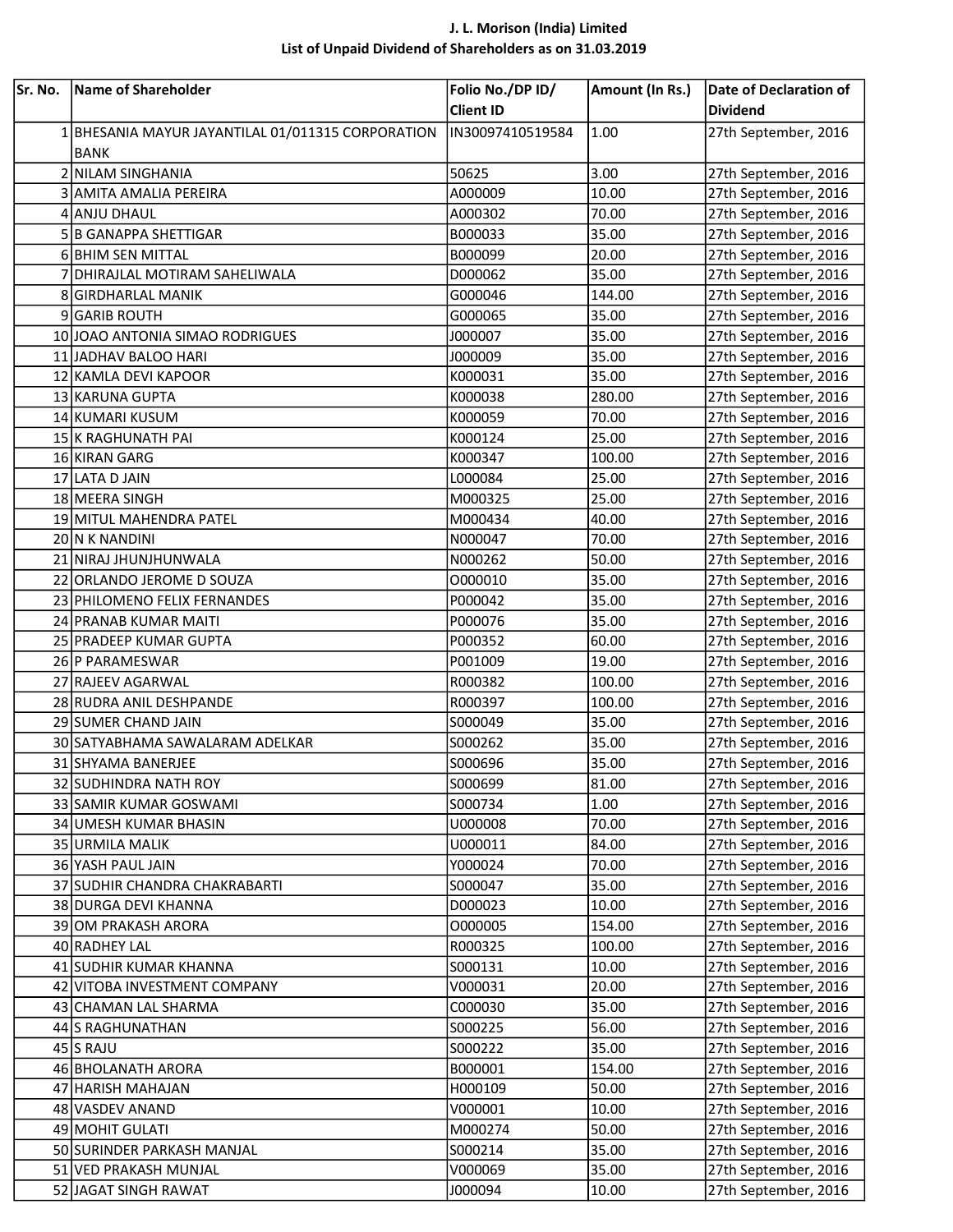| 53 KUNWAR SINGH RAWAT                                          | K000155            | 10.00           | 27th September, 2016                         |
|----------------------------------------------------------------|--------------------|-----------------|----------------------------------------------|
| 54 RAM DIN YADAB                                               | R000032            | 35.00           | 27th September, 2016                         |
| 55 SIMON ALEX VAZ                                              | S000022            | 10.00           | 27th September, 2016                         |
| 56 KULDIP HARBINDER                                            | K000049            | 35.00           | 27th September, 2016                         |
| 57 GIAN CHAND MADAN                                            | G000014            | 70.00           | 27th September, 2016                         |
| 58 KULDEEP SINGH MUKHARYA                                      | K000150            | 35.00           | 27th September, 2016                         |
| 59 SAILENDRA NATH MITRA                                        | S000194            | 20.00           | 27th September, 2016                         |
| 60 O P GUPTA                                                   | O000006            | 14.00           | 27th September, 2016                         |
| 61 PADMA P KESWANI                                             | P000112            | 60.00           | 27th September, 2016                         |
| 62 UMESH CHANDRA MISHRA                                        | U000003            | 119.00          | 27th September, 2016                         |
| 63 MANOHAR LALL KAPOOR                                         | M000099            | 10.00           | 27th September, 2016                         |
| 64 SWARN BHASIN                                                | S000027            | 70.00           | 27th September, 2016                         |
| 65 SURENDER NATH KAPUR                                         | S000191            | 10.00           | 27th September, 2016                         |
| 66 ANIL MISRA                                                  | A001048            | 10.00           | 27th September, 2016                         |
| 67 HARI RAM KHANNA                                             | H000177            | 35.00           | 27th September, 2016                         |
| 68 MADHAV SADASHIV TIKEKAR                                     | M000203            | 35.00           | 27th September, 2016                         |
| 69 GLADYS SARANG                                               | G000116            | 35.00           | 27th September, 2016                         |
| 70 KRISHAN KUMAR SHARMA                                        | K000069            | 35.00           | 27th September, 2016                         |
| 71 ADARSH SINGH MAHAL                                          | A000145            | 140.00          | 27th September, 2016                         |
| 72 MOVINDER SINGH                                              | M000169            | 40.00           | 27th September, 2016                         |
| 73 MOVINDER SINGH                                              | M000170            | 35.00           | 27th September, 2016                         |
| 74 MANOHAR LAL BHATIA                                          | M000285            | 50.00           | 27th September, 2016                         |
| 75 VINOD KRISHNAN LAL                                          | V000045            | 35.00           | 27th September, 2016                         |
| 76 RAVINDER NATH CHOPRA 307500100155959 PUNJAB                 | 1302340000398270   | 35.00           | 27th September, 2016                         |
| <b>NATIONAL BANK</b>                                           |                    |                 |                                              |
| 77 PRITAMDAS G RAMNANI                                         | P000050            | 175.00          | 27th September, 2016                         |
| 78 JAGDISH MITTRA WADHWA<br>79 VINEETA MADAN                   | J000070<br>V000170 | 35.00           | 27th September, 2016                         |
| 80 ASHOK KUMAR PURI                                            | A000413            | 100.00<br>50.00 | 27th September, 2016<br>27th September, 2016 |
| 81 V R RAJALAKSHMI                                             | V000080            | 35.00           | 27th September, 2016                         |
| 82 ANAND SHANKER DILWALI                                       | A000141            | 35.00           | 27th September, 2016                         |
| 83 RAJAN BHATIA 179010100065061 UTI BANK LTD                   | IN30184610327816   | 200.00          | 27th September, 2016                         |
| 84 MOHANLAL CHOPRA                                             | M000095            | 35.00           | 27th September, 2016                         |
| 85 KULDIP RAJ MAHAJAN 027101000010 ICICI BANK                  | 1202890000395980   | 10.00           | 27th September, 2016                         |
| 86 MONICA SACHDEVA 01071000003849 HDFC Bank                    | IN30047610207499   | 100.00          | 27th September, 2016                         |
| 87 GURJIT SINGH MAINGI                                         | G000092            | 100.00          | 27th September, 2016                         |
| 88 NIMISHA GOEL                                                | 50050              | 65.00           | 27th September, 2016                         |
| 89 GUNWANT BANERJI                                             | G000004            | 20.00           | 27th September, 2016                         |
| 90 S NANDLAL SINGH BHALLA                                      | N000083            | 70.00           | 27th September, 2016                         |
| 91 PRAVIN NARAIN AGARWAL                                       | P000269            | 50.00           | 27th September, 2016                         |
| 92 VIVEK SARAN                                                 | V000178            | 50.00           | 27th September, 2016                         |
| 93 RAMESH CHANDRA ARORA 7462 INDIAN BANK                       | IN30133019414378   | 10.00           | 27th September, 2016                         |
| 94 ANIL MISRA                                                  | A000084            | 25.00           | 27th September, 2016                         |
| 95 KIRAN NIGAM                                                 | K000305            | 300.00          | 27th September, 2016                         |
| 96 NANDA PRAMOD                                                | N000067            | 56.00           | 27th September, 2016                         |
| 97 S ASGHARI BEGUM PEERBHOY                                    | S000012            | 50.00           | 27th September, 2016                         |
| 98 SURESH KUMAR KAD                                            | S000130            | 35.00           | 27th September, 2016                         |
| 99 RAJ MANOCHA 070104000103244 IDBI BANK-RAJPUR                | 1302860000013830   | 22.00           | 27th September, 2016                         |
| ROAD BRANCH-DEHRADUN                                           |                    |                 |                                              |
| 100 DHARAM PAL CHADHA                                          | D000079            | 35.00           | 27th September, 2016                         |
| 101 VINAY KUMAR 3747 CENTRAL BANK OF INDIA                     | IN30088813994644   | 44.00           | 27th September, 2016                         |
| 102 KUSUM AGRAWAL                                              | K000002            | 70.00           | 27th September, 2016                         |
| 103 RAMESH CHANDRA                                             | R000019            | 70.00           | 27th September, 2016                         |
| 104 ASHIS BANDHU GUHA                                          | A000423<br>50017   | 1.00<br>1.00    | 27th September, 2016                         |
| 105 NEENA MITTAL<br>106 SONAL DHAR 223310100000797 ANDHRA BANK | IN30165310361826   | 10.00           | 27th September, 2016<br>27th September, 2016 |
| 107 RAJENDRA KUMAR AGARWAL                                     | 1201770100772120   | 1.00            | 27th September, 2016                         |
|                                                                |                    |                 |                                              |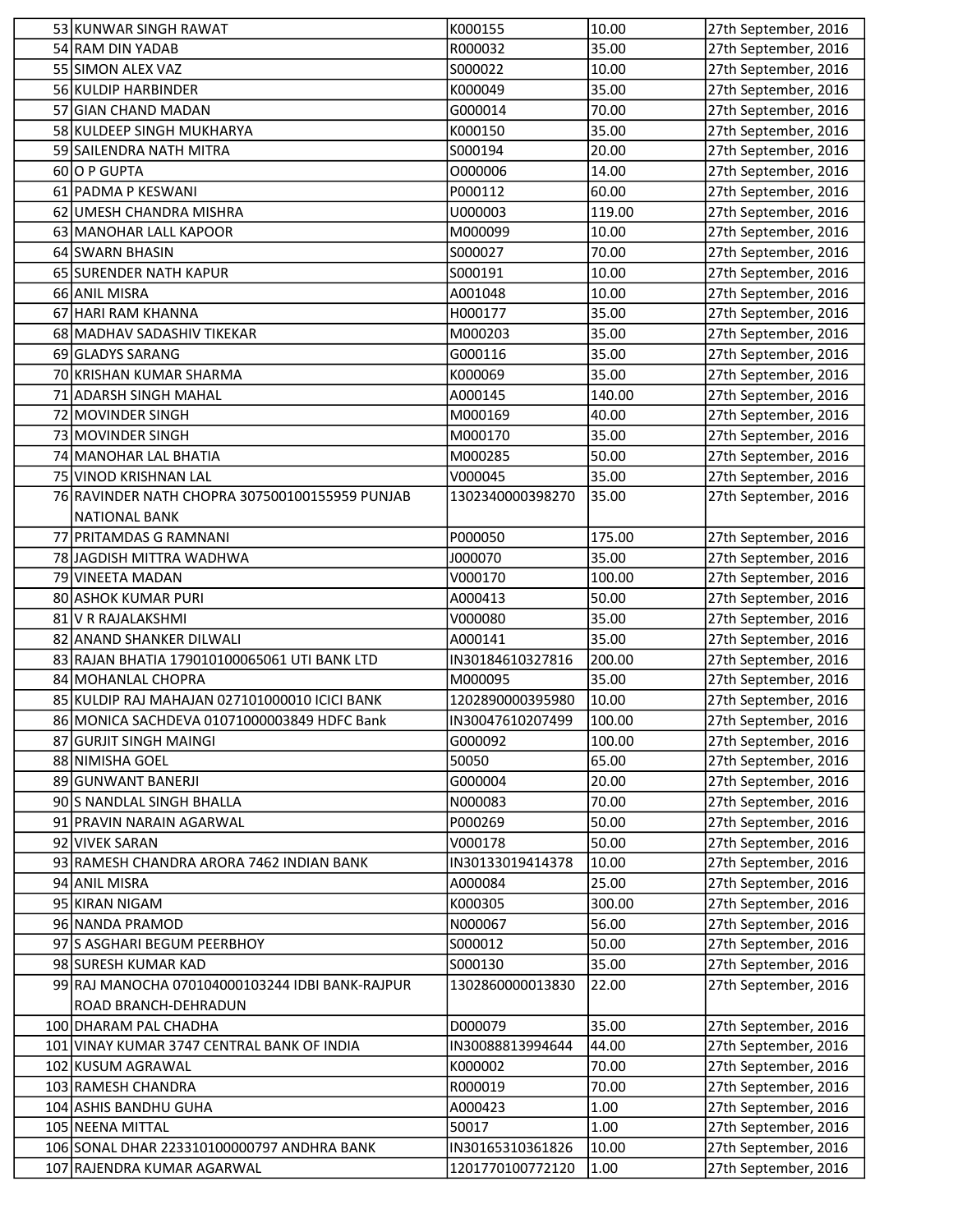| 108 HARI BABU GUPTA 6067000100007584 PUNJAB NATIONAL 1202060000241920 |                  | 20.00    | 27th September, 2016 |
|-----------------------------------------------------------------------|------------------|----------|----------------------|
| <b>BANK</b>                                                           |                  |          |                      |
| 109 BAL KRISHNA VERMA                                                 | B000051          | 70.00    | 27th September, 2016 |
| 110 NEENA AGARWAL                                                     | N000202          | 35.00    | 27th September, 2016 |
| 111 ASHIQ HUSSAIN SAIFEE                                              | 50172            | 35.00    | 27th September, 2016 |
| 112 LILARAM VASWANI                                                   | L000039          | 35.00    | 27th September, 2016 |
| 113 DHANRAJ CHOPRA                                                    | D000200          | 50.00    | 27th September, 2016 |
| 114 INDRAVADAN MANEKLAL MEHTA                                         | 1000013          | 35.00    | 27th September, 2016 |
| 115 NITIN GOKALDAS RAITHATHA 66011348478 STATE BANK                   | IN30097411302296 | 8.00     | 27th September, 2016 |
| OF INDIA                                                              |                  |          |                      |
| 116 DHIRAJLAL DEVRAJBHAI GHONIA 01011000089754 HDFC                   | IN30047642273637 | 75.00    | 27th September, 2016 |
| <b>BANK LTD RAJKOT BRANCH</b>                                         |                  |          |                      |
| 117 SUSHILKUMAR MAHABIRPRASAD SOMANI                                  | 1201090000025790 | 100.00   | 27th September, 2016 |
| 040001000002891 INDIAN OVERSEAS BANK - JETPUR                         |                  |          |                      |
| 118 Kabita Somani 4326 INDIAN OVERSEAS BANK                           | 1203330000129970 | 99.00    | 27th September, 2016 |
| 119 KAPIL KESHAVJI JOSHI 222010100045571 AXIS BANK LTD                | IN30127630487233 | 100.00   | 27th September, 2016 |
|                                                                       |                  |          |                      |
| 120 HARSHADRAI RAMJI MEHTA SB A/C 4717 DENA BANK                      | H000088          | 35.00    | 27th September, 2016 |
|                                                                       |                  |          |                      |
| 121 SHOBHANA B DATTANI                                                | S000563          | 100.00   | 27th September, 2016 |
| 122 UMESH CHANDULAL RAVANI 3510 STATE BANK OF                         | IN30103924318615 | 5.00     | 27th September, 2016 |
| <b>SAURASHTRA</b>                                                     |                  |          |                      |
| 123 ROOPALI UMESH RAVANI 3513 STATE BANK OF                           | IN30103924484766 | 30.00    | 27th September, 2016 |
|                                                                       |                  |          |                      |
| SAURASHTRA                                                            |                  |          |                      |
| 124 SHAILESH CHANDULAL RAVANI 008983 DENA BANK                        | IN30103924487888 | 15.00    | 27th September, 2016 |
| 125 CHANDULAL HARIDAS RAVANI 008984 DENA BANK                         | IN30103924487943 | 25.00    | 27th September, 2016 |
| 126 URMILA D PARMAR 32261385597 STATE BANK OF INDIA -                 | 1204720001581490 | 10.00    | 27th September, 2016 |
| VELAN                                                                 |                  |          |                      |
| 127 DEEPAKBHAI NAGEENDAS MAHETA 071104000071211                       | IN30045011707722 | 100.00   | 27th September, 2016 |
| <b>IDBI BANK LTD</b>                                                  |                  |          |                      |
| 128 JYOTSNA CHANDRASHAKHAR JOSHI                                      | J000014          | 10.00    | 27th September, 2016 |
| 129 KANTILAL M SHAH                                                   | K000233          | 2.00     | 27th September, 2016 |
| 130 YUSUFALI KHAN MIRZA                                               | Y000002          | 56.00    | 27th September, 2016 |
| 131 YUSUFALIKHAN NAWABALIKHAN MIRZA                                   | Y000004          | 35.00    | 27th September, 2016 |
| 132 LATABEN MAHESHKUMAR SHAH 6867 SYNDICATE BANK                      | IN30115112170720 | 25.00    | 27th September, 2016 |
|                                                                       |                  |          |                      |
| 133 CHANDRA JAYANTILAL SHAH                                           | C000022          | 25.00    | 27th September, 2016 |
| 134 JAYANTILAL HIMCHAND SHAH                                          | J000042          | 25.00    | 27th September, 2016 |
| 135 PUSHPA A MUDHOLKAR                                                | P000007          | 35.00    | 27th September, 2016 |
| 136 SUSHILABEN SHAH                                                   | S000252          | 25.00    | 27th September, 2016 |
| 137 MANGALDAS V TRIVEDI                                               | M000328          | 50.00    | 27th September, 2016 |
| 138 KIRTIKUMAR MULJIBHAI SHAH                                         | 10020            | 35.00    | 27th September, 2016 |
| 139 SUMANLAL MAGANLAL SHAH                                            | S000179          | 70.00    | 27th September, 2016 |
| 140 HARESH CHAMANRAY MAJMUNDAR                                        | H000008          | 35.00    | 27th September, 2016 |
| 141 RIDDHI MISTRI                                                     | R000276          | 1.00     | 27th September, 2016 |
| 142 HITESH JAYANTILAL SHAH 18198 SARDAR GUNJ MERC. CO-                | IN30034320012198 | 100.00   | 27th September, 2016 |
| OP BANK LTD.                                                          |                  |          |                      |
| 143 CHANDRAKANT CHIMANLAL ZAVERI 9594 DENA BANK                       | IN30034320013316 | 1,000.00 | 27th September, 2016 |
|                                                                       |                  |          |                      |
| 144 NAI LAXMANBHAI MANILAL 30480100002079 BANK OF                     | IN30148510322293 | 19.00    | 27th September, 2016 |
| <b>BARODA</b>                                                         |                  |          |                      |
| 145 NAVINKUMAR BABULAL MODI                                           | N000174          | 35.00    | 27th September, 2016 |
| 146 SHEFALIBEN P PATEL 3853 CORPORATION BANK                          | IN30220111262988 | 1.00     | 27th September, 2016 |
| 147 GOVINDBHAI PURUSHOTTAM PATEL                                      | G000060          | 70.00    | 27th September, 2016 |
| 148 HIMANSHU ARJUNBHAI PATEL 0131083702600 IDBI BANK                  | IN30045010783307 | 10.00    | 27th September, 2016 |
| LTD.                                                                  |                  |          |                      |
| 149 SHANTILAL BRAHMBHATT                                              | S000026          | 35.00    | 27th September, 2016 |
| 150 SARASWATHIBEN CHHATRASINHJI CHAVAN                                | S000048          | 35.00    | 27th September, 2016 |
|                                                                       |                  |          |                      |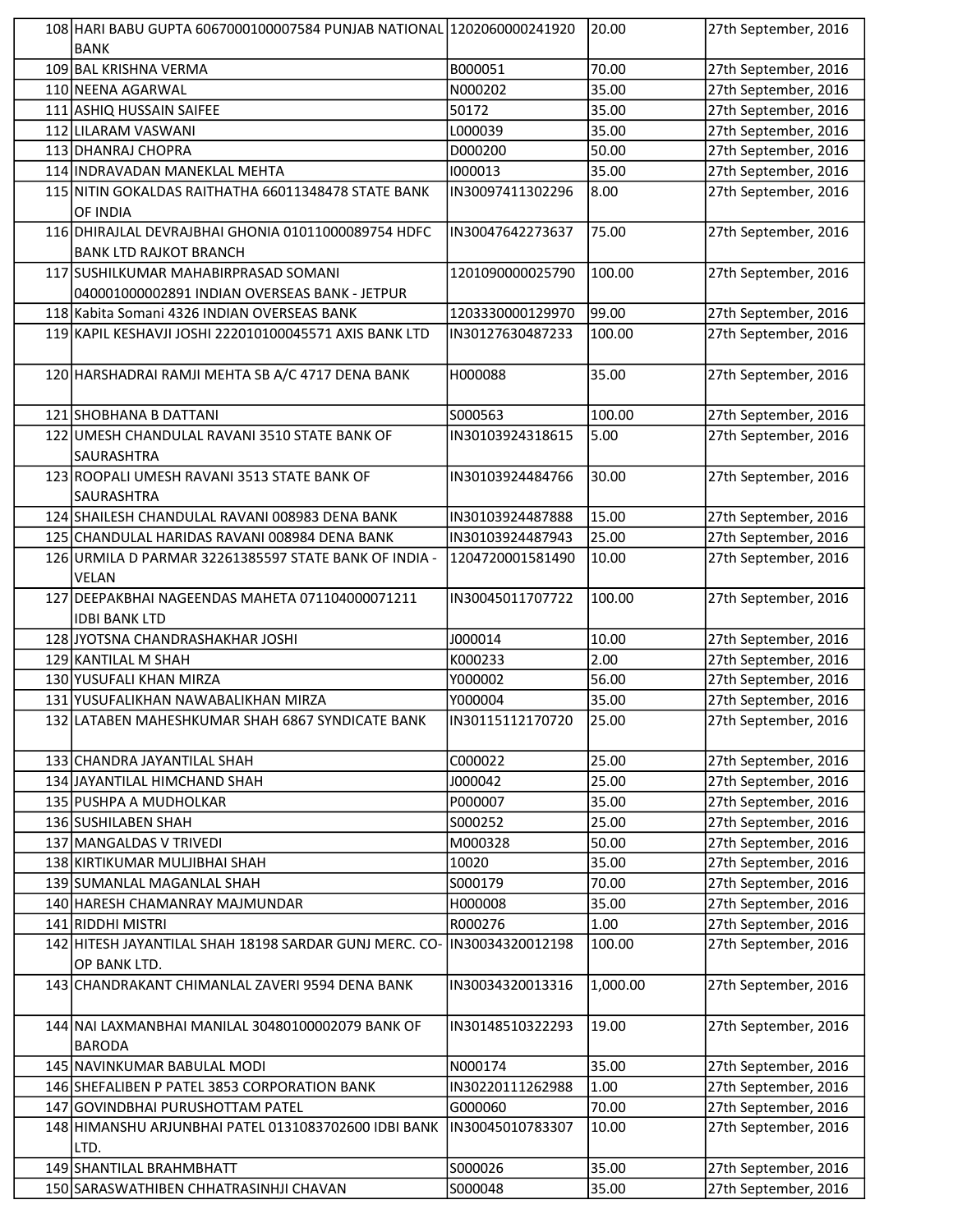| 151 DAKSHESH BHASKARRAY VYAS                         | D000229          | 50.00  | 27th September, 2016 |
|------------------------------------------------------|------------------|--------|----------------------|
| 152 BHARATBHAI GORDHANBHAI PATEL 02091000028602      | 1201090000266970 | 300.00 | 27th September, 2016 |
| HDFC BANK LIMITED - BARDOLI BRANCH, BARDOLI          |                  |        |                      |
|                                                      |                  |        |                      |
| 153 YAKUB MOBIN BHAM                                 | Y000031          | 100.00 | 27th September, 2016 |
| 154 PARASRAM MANILAL DAVE                            | P000091          | 35.00  | 27th September, 2016 |
| 155 BHAVNA BALUBHAI                                  | B000009          | 20.00  | 27th September, 2016 |
| 156 CHETNA HARSHAD MEHTA                             | C000016          | 20.00  | 27th September, 2016 |
| 157 VANRAJBHAI N MALVI                               | V001008          | 90.00  | 27th September, 2016 |
| 158 AMY RUSI GANDHI                                  | A000319          | 35.00  | 27th September, 2016 |
| 159 NILESHKUMAR CHHITUBHAI PATEL 0094-A42886-001     | 1201090000768110 | 100.00 | 27th September, 2016 |
| INDUSIND BANK LTD - BARDOLI                          |                  |        |                      |
| 160 BHARTI NATVERLAL DESAI                           | B000058          | 70.00  | 27th September, 2016 |
| 161 AMITA DHIRUBHAI DESAI                            | A000035          | 20.00  | 27th September, 2016 |
| 162 HASUBEN NATVERLAL MISTRY                         | H000075          | 70.00  | 27th September, 2016 |
| 163 BHIKHUBHAI NATHUBHAI DESAI                       |                  |        | 27th September, 2016 |
|                                                      | B000059          | 104.00 |                      |
| 164 ILABEN BALVANTRAI NAIK 30312852303 STATE BANK OF | IN30133017842937 | 5.00   | 27th September, 2016 |
| <b>INDIA</b>                                         |                  |        |                      |
| 165 HETALKUMAR SURENDRAKUMAR ATODARIA                | IN30133019734438 | 11.00  | 27th September, 2016 |
| 29290100003954 BANK OF BARODA                        |                  |        |                      |
| 166 MEENABEN M SHAH 10071001000434 PRIME CO-OP       | IN30258210119302 | 4.00   | 27th September, 2016 |
| <b>BANK LTD</b>                                      |                  |        |                      |
| 167 MINOCHEHER ARDESHIR TAMBOLI                      | M000011          | 35.00  | 27th September, 2016 |
| 168 NARENDRAKUMAR DOLATRAI DESAI                     | N000020          | 140.00 | 27th September, 2016 |
| 169 VIRMATI KRISHANLAL DESAI                         | V000043          | 25.00  | 27th September, 2016 |
| 170 NILAXIBEN DOLATBHAI RANA 769420523 INDIAN BANK   | 1204150000363910 | 5.00   | 27th September, 2016 |
|                                                      |                  |        |                      |
| 171 MELKOTE SRINIVASAMURTHY SHAMANNA                 | M000201          | 35.00  | 27th September, 2016 |
| 172 AJAY M DESAI                                     | A000180          | 12.00  | 27th September, 2016 |
| 173 HOMI RUSTOMJI LAKDAWALA                          | H000061          | 70.00  | 27th September, 2016 |
| 174 RAMDAS SHESHAPPA SHRIYAN                         | R000136          | 35.00  | 27th September, 2016 |
| 175 BERNADETTE DCUNHA                                | B000157          | 119.00 | 27th September, 2016 |
| 176 DURPA SRIPATHI JADHAV                            | D000258          | 70.00  | 27th September, 2016 |
| 177 EUSEBIO COELHO                                   | E000001          | 70.00  | 27th September, 2016 |
| 178 JOSE BARTHOLOMEO DSOUZA                          | J000008          | 35.00  | 27th September, 2016 |
| 179 KANTILAL KHIMRAJ NAHATA                          | K000223          | 20.00  | 27th September, 2016 |
| 180 LAWRENCE SANTANA DIAS                            | L000035          | 35.00  | 27th September, 2016 |
| 181 PANDURANG TUKARAM KADAM                          | P000136          | 35.00  | 27th September, 2016 |
| 182 SHARDALAXMI HIMATLAL SHAH                        | S000102          | 280.00 | 27th September, 2016 |
| 183 SHARANAPPA SHIVALINAGAPPA ARALIMAR               | S000263          | 35.00  | 27th September, 2016 |
| 184 SHRIKANT ANAND GUPTE                             | S000484          | 175.00 | 27th September, 2016 |
| 185 M E MOTIWALA                                     | M000045          | 35.00  | 27th September, 2016 |
| 186 NIRAJ JHUNJHUNWALA                               | N000242          | 100.00 | 27th September, 2016 |
| 187 SARA MOHAMEDBHOY SHAIKHALI                       | S000576          | 7.00   | 27th September, 2016 |
| 188 ANIL S. BHARNE NRO 9589 BANK OF BARODA           | IN30015910258788 | 70.00  | 27th September, 2016 |
| 189 LAXMAN VISHNU DESHPANDE                          | L000040          | 35.00  | 27th September, 2016 |
| 190 MOTIRAM GANPATRAO VYAVAHARKAR                    | M000061          | 35.00  | 27th September, 2016 |
|                                                      |                  |        |                      |
| 191 RAMCHANDRA NARAYAN JOG                           | R000083          | 10.00  | 27th September, 2016 |
| 192 RAKSHA JAMSHAD KHODAI                            | R000157          | 35.00  | 27th September, 2016 |
| 193 ROSHAN ARDESHIR BHARUCHA                         | R000308          | 70.00  | 27th September, 2016 |
| 194 SIDNEY PINTO                                     | 10015            | 200.00 | 27th September, 2016 |
| 195 HOSANG ERUVHSHAH ENGINEER                        | H000015          | 35.00  | 27th September, 2016 |
| 196 MUNDACKAL NARAYANAN RAJAN                        | M000131          | 5.00   | 27th September, 2016 |
| 197 PIROJA ERUCHSHAH ENGINEER                        | P000041          | 12.00  | 27th September, 2016 |
| 198 AKHIL KISHORLAL MARFATIA                         | A000063          | 70.00  | 27th September, 2016 |
| 199 KANCHANBEN PARIKH                                | K000099          | 70.00  | 27th September, 2016 |
| 200 RAMANLAL RAICHAND SHAH                           | R000116          | 1.00   | 27th September, 2016 |
| 201 VENKATAPATHI R MANDYA                            | V000077          | 36.00  | 27th September, 2016 |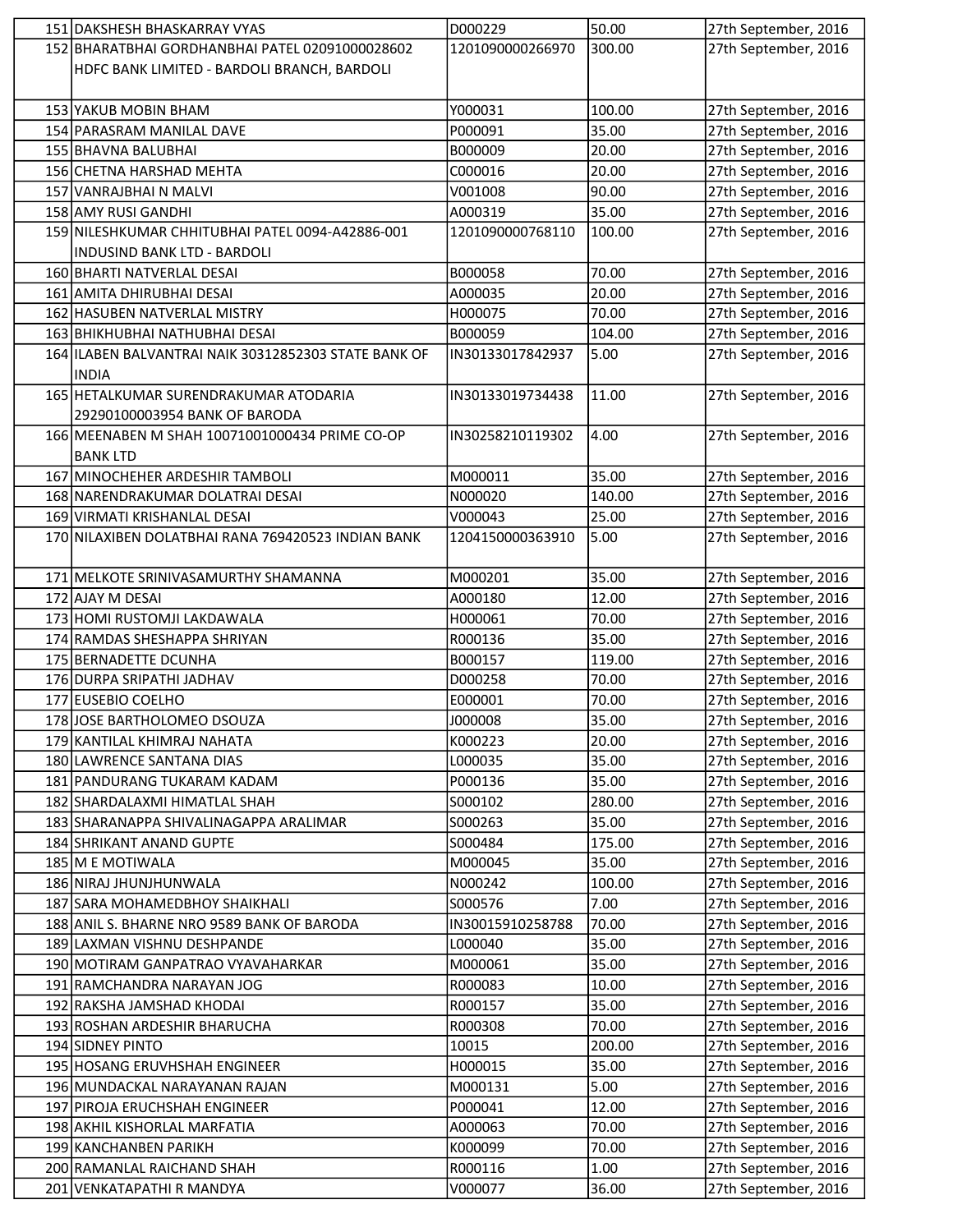| 202 YASMEEN R MAMA MUMBAI 25 HONGKONG AND            | Y000034            | 100.00         | 27th September, 2016                         |
|------------------------------------------------------|--------------------|----------------|----------------------------------------------|
| SHANGHAI BANKING CORPN.LTD                           |                    |                |                                              |
| 203 BHAGWANDAS RAMCHAND                              | B000074            | 100.00         | 27th September, 2016                         |
| 204   DHANJISHA DARABSHA WADIA                       | D000026            | 35.00          | 27th September, 2016                         |
| 205 FARAMROZE SHAPURJI DARASHA                       | F000008            | 20.00          | 27th September, 2016                         |
| 206 GOURISHANKAR RAMCHANDRA KULKARNI                 | G000070            | 35.00          | 27th September, 2016                         |
| 207 JJALA TEHMURAS ANKLESARIA                        | J000097            | 35.00          | 27th September, 2016                         |
| 208 VINODCHANDRA BHAGWANDAS SETH                     | V000128            | 40.00          | 27th September, 2016                         |
| 209 MOHAMED HISHAMUDDIN PATEL                        | M000064            | 35.00          | 27th September, 2016                         |
| 210 MAIMOONABI MOHAMED PATEL                         | M000138            | 35.00          | 27th September, 2016                         |
| 211 SHANTABEN RAMJI THAKKAR                          | S000245            | 14.00          | 27th September, 2016                         |
| 212 BASANT KUMAR MITRA                               | B000046            | 70.00          | 27th September, 2016                         |
| 213 AJIT ATMARAM PUJARI                              | A000343            | 50.00          | 27th September, 2016                         |
| 214 RUSTOM NOWROZJEE NEKOO                           | R000086            | 50.00          | 27th September, 2016                         |
| 215 SASHIKANT JAIKISAN PANCHAL                       | 50672              | 70.00          | 27th September, 2016                         |
| 216 DINYAR FARDOONJI BHAGAT                          | D000030            | 35.00          | 27th September, 2016                         |
|                                                      |                    |                |                                              |
| 217 DOMINICA DESOUZA                                 | D000020            | 35.00          | 27th September, 2016                         |
| 218 GRACE BORGES                                     | G000005            | 70.00          | 27th September, 2016                         |
| 219 GOVIND BELLARAM NASTA                            | G000009            | 35.00          | 27th September, 2016                         |
| 220 KHEMCHAND GUPTA                                  | K000036            | 35.00          | 27th September, 2016                         |
| 221 MALATI MADHAV GADRE                              | M000115            | 14.00          | 27th September, 2016                         |
| 222 MANGESH SHALIGRAM PATHARE                        | M000195            | 35.00          | 27th September, 2016                         |
| 223 SHRIHARSHA BHAVANISHANKAR SUKTHANKAR             | S000037            | 70.00          | 27th September, 2016                         |
| 224 SHARAD. RAMCHANDRA KOLHATKAR                     | S000742            | 35.00          | 27th September, 2016                         |
| 225 CREDIT CAPITAL INVESTMENT TRUST CO LTD           | C000123            | 100.00         | 27th September, 2016                         |
| 226 YAMUNA PRASANVADAN NANAVATY                      | Y000014            | 35.00          | 27th September, 2016                         |
| 227 LALDAS MATHURADAS SHAH                           | L000020            | 42.00          | 27th September, 2016                         |
| 228 LAKSHMI VENKATESAN IYER                          | L000043            | 25.00          | 27th September, 2016                         |
| 229 RAMASUBRAMANIAN VENKATARAMAN                     | R000141            | 35.00          | 27th September, 2016                         |
| 230 VASU C MANIAR SB A/C.NO.22642 BANK OF INDIA      | V000015            | 100.00         | 27th September, 2016                         |
| 231 COMMISSIONER OF INCOME - TAX CITY-5, MUMBAI RBI- | IN30036010065463   | 25.00          | 27th September, 2016                         |
| I.T.OFFICE RESERVE BANK OF INDIA-INC TAX OFF         |                    |                |                                              |
| 232 UPENDRA K SHETH                                  | U000044            | 20.00          | 27th September, 2016                         |
| 233 LEILA PUNSHI                                     | L000053            | 5.00           | 27th September, 2016                         |
|                                                      |                    |                |                                              |
| 234 PADMA GAUTAMLAL SHAH                             | P000184            | 50.00          | 27th September, 2016                         |
| 235 SURAJ KISHAN PUNSHI                              | S000386            | 24.00          | 27th September, 2016                         |
| 236 BHAGUBHAI AMTHALAL GANDHI                        | B000005            | 4.00           | 27th September, 2016                         |
| 237 DEEPAK SOMKANT KARNIK                            | D000101            | 20.00          | 27th September, 2016                         |
| 238 JAYASHREE SOMKANT KARNIK                         | J000092            | 20.00          | 27th September, 2016                         |
| 239 L RAMAKRISHNA BALASUBRAMIAN                      | L000030            | 35.00          | 27th September, 2016                         |
| 240 P K VISWANATHAN                                  | P000220            | 50.00          | 27th September, 2016                         |
| 241 RAMCHANDRA NARAYAN PATIL                         | R000087            | 35.00          | 27th September, 2016                         |
| 242 RAGHAVAN SRINIVASA                               | R000125            | 35.00          | 27th September, 2016                         |
| 243 RANJIT NARAINDAS BHAVNANI                        | R000200            | 3.00           | 27th September, 2016                         |
| 244 RANJIT NARAINDAS BHAVNAN                         | R000314            | 30.00          | 27th September, 2016                         |
| 245 SAVITA BHAGUBHAI GANDHI                          | S000031            | 4.00           | 27th September, 2016                         |
| 246 ASHUTOSH D MAYEKAR                               | A000358            | 50.00          | 27th September, 2016                         |
| 247 RAAMDEO AGRAWAL                                  | R000226            | 20.00          | 27th September, 2016                         |
| 248 CECIL NORONHA 01190038274 STATE BANK OF INDIA    | C000148            | 50.00          | 27th September, 2016                         |
| 249 GAJANAN VINAYAK VIJAYAKAR                        | G000087            | 70.00          | 27th September, 2016                         |
|                                                      |                    | 50.00          |                                              |
| 250 SANJEEV PIYUSH JHAVERI                           | S000561            |                | 27th September, 2016                         |
| 251 Bhanu Nanalal Mehta 10778 Central Bank of India  | IN30009510446427   | 70.00          | 27th September, 2016                         |
| 252 NASEEM YUSUF MERCHANT                            | N000115            | 70.00          | 27th September, 2016                         |
| 253 PREETI ASHOK THAKORE                             | P000009            | 35.00          | 27th September, 2016                         |
| 254 VATSALA MANGALORE                                | V000052            | 15.00          | 27th September, 2016                         |
| 255 VINOD VRAJLAL THAKKAR                            | V000110            | 700.00         | 27th September, 2016                         |
|                                                      |                    |                |                                              |
| 256 DAYAMAY KASHYAP<br>257 GOPAL DEVIDAS DHAUSE      | D000045<br>G000020 | 35.00<br>35.00 | 27th September, 2016<br>27th September, 2016 |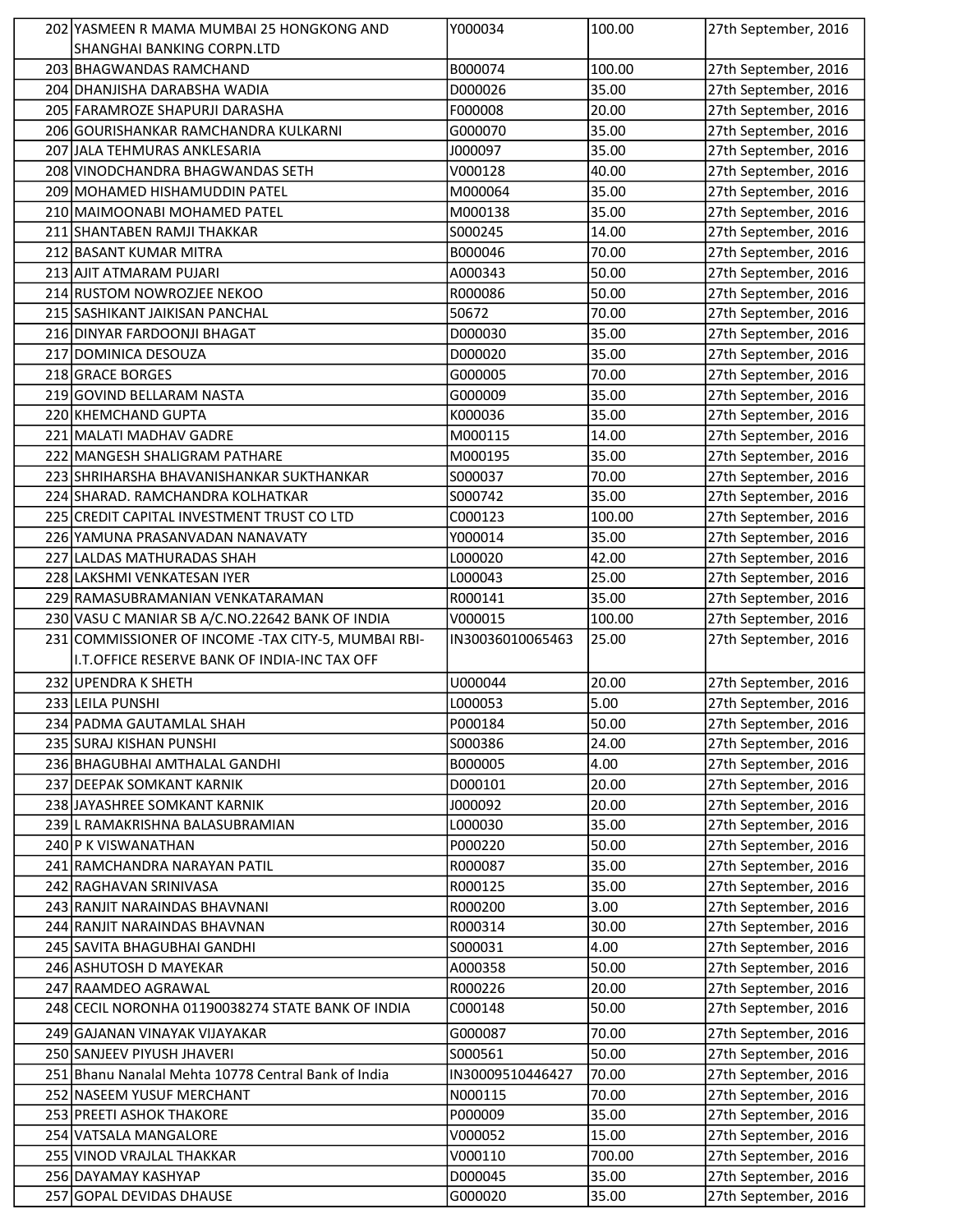| 258 RAGHUNATH DAMODAR KOTWAL                     | R000029          | 70.00  | 27th September, 2016 |
|--------------------------------------------------|------------------|--------|----------------------|
| 259 SHRIRAM LAXMAN PURCHIT                       | S000156          | 35.00  | 27th September, 2016 |
| 260 SUMATI PRABHAKAR JOSHI                       | S000427          | 20.00  | 27th September, 2016 |
| 261 VASUMATI RAVINDRA DHURU                      | V000073          | 60.00  | 27th September, 2016 |
| 262 SNEHA MAYEE CHAKRAVORTY                      | S000168          | 35.00  | 27th September, 2016 |
| 263 VISHRAM SHANKAR PARAB                        | V000090          | 35.00  | 27th September, 2016 |
| 264 RAMESH VANDRAVAN MANIAR                      | R000145          | 84.00  | 27th September, 2016 |
| 265 MINOO KEKI CONTRACTOR                        | M000080          | 35.00  | 27th September, 2016 |
| 266 RASIKLAL JAGMOHANDAS NANAVATI                | R000047          | 35.00  | 27th September, 2016 |
| 267 JAGANNATH RAMCHANDRA PRABHU                  | J000087          | 35.00  | 27th September, 2016 |
| 268 ZOHER HUSENI KHORAKIWALA                     | Z000004          | 700.00 | 27th September, 2016 |
| 269 RAJ SURI                                     | R000119          | 35.00  | 27th September, 2016 |
| 270 ABIDA Y VAZIRALLI                            | A000204          | 200.00 | 27th September, 2016 |
| 271 FILANDRO LINHARES                            | F000002          | 70.00  | 27th September, 2016 |
| 272 JOSEPH PIMENTA                               | J000157          | 42.00  | 27th September, 2016 |
| 273 MARIA AFRA BARRETTO                          | M000002          | 20.00  | 27th September, 2016 |
| 274 NIRMALA RAJA                                 | N000077          | 35.00  | 27th September, 2016 |
| 275 PHYLLIS LINHARES                             | P000082          | 112.00 | 27th September, 2016 |
| 276 PREMILLA COELHO                              | P000291          | 35.00  | 27th September, 2016 |
| 277 RAJENDRA PRAFULCHANDRA PAREKH                | R000251          | 560.00 | 27th September, 2016 |
| 278 UMAKANT WAMAN NAIK                           | U000028          | 35.00  | 27th September, 2016 |
| 279 KALINDI SHARAD MAHATEKAR                     | K000151          | 40.00  | 27th September, 2016 |
| 280 ARUN NAGINDAS SHAH                           | A000112          | 35.00  | 27th September, 2016 |
| 281 NANDLAL VISHINDAS RAJANI                     | N000097          | 70.00  | 27th September, 2016 |
| 282 VISHINDAS JAMNADAS RAJANI                    | V000035          | 70.00  | 27th September, 2016 |
| 283 BELADI PANDURANG KAMATH                      | B000071          | 35.00  | 27th September, 2016 |
| 284 ANIL MUKUND VIJAYAKAR                        | A000100          | 140.00 | 27th September, 2016 |
| 285 BIPINCHANDRA SHANTARAM JOSHI                 | B000095          | 25.00  | 27th September, 2016 |
| 286 DINESH RAMA SALIAN                           | D000095          | 10.00  | 27th September, 2016 |
| 287 SHRIRAM SAKHARAM ATHALYE                     | S000261          | 14.00  | 27th September, 2016 |
| 288 JOSEPH JOHN FERNANDES                        | J000048          | 35.00  | 27th September, 2016 |
| 289 ANANDKUMAR PODAR                             | A000267          | 25.00  | 27th September, 2016 |
| 290 ANANDKUMAR PODAR                             | A000269          | 25.00  | 27th September, 2016 |
| 291 ANANDKUMAR PODAR                             | A000270          | 10.00  | 27th September, 2016 |
| 292 DEVIPRAKASH PARASHURAM THAKAR                | D000083          | 14.00  | 27th September, 2016 |
| 293 DEVANG PARIKH                                | D000199          | 100.00 | 27th September, 2016 |
| 294 GORDHANDAS SARDA                             | G000075          | 140.00 | 27th September, 2016 |
| 295 IGNATIUS GOMES                               | 1000005          | 35.00  | 27th September, 2016 |
| 296 MOHANLAL TULSIDAS BHATIA                     | M000208          | 70.00  | 27th September, 2016 |
| 297 RAGHU CHINNU MENDON                          | R000022          | 4.00   | 27th September, 2016 |
| 298 SIMPLICIO ALMEIDA                            | S000007          | 35.00  | 27th September, 2016 |
| 299 SURESH MANJI THAKKAR                         | S000648          | 50.00  | 27th September, 2016 |
| 300 INDIRA VASANT KELKAR                         | 1000019          | 35.00  | 27th September, 2016 |
| 301 SUMANT VAMAN KAMAT                           | S000303          | 10.00  | 27th September, 2016 |
| 302 ATUL TANDAN                                  | A000208          | 100.00 | 27th September, 2016 |
| 303 JITENDRA A SHAH                              | J000168          | 1.00   | 27th September, 2016 |
| 304 J A SHAH                                     | J000169          | 1.00   | 27th September, 2016 |
| 305 JITENDRA A SHAH                              | J000170          | 1.00   | 27th September, 2016 |
| 306 J A SHAH                                     | J000171          | 1.00   | 27th September, 2016 |
| 307 J A SHAH                                     | J000172          | 1.00   | 27th September, 2016 |
| 308 JITENDRA A SHAH                              | J000173          | 1.00   | 27th September, 2016 |
| 309 NAVIN BABULAL TANNA                          | N000133          | 50.00  | 27th September, 2016 |
| 310 GAIN CHAND GUPTA                             | G000011          | 35.00  | 27th September, 2016 |
| 311 GANPAT SOMNATH DAVE                          | G000080          | 10.00  | 27th September, 2016 |
| 312 LAXMAN DNYANDEO SAWANT                       | L000005          | 70.00  | 27th September, 2016 |
| 313 JANAK RATILAL MEHTA 2391 BANK OF MAHARASHTRA | IN30051310040245 | 428.00 | 27th September, 2016 |
|                                                  |                  |        |                      |
| 314 JAVERILAL JUTHABHAI PARMAR                   | J000050          | 35.00  | 27th September, 2016 |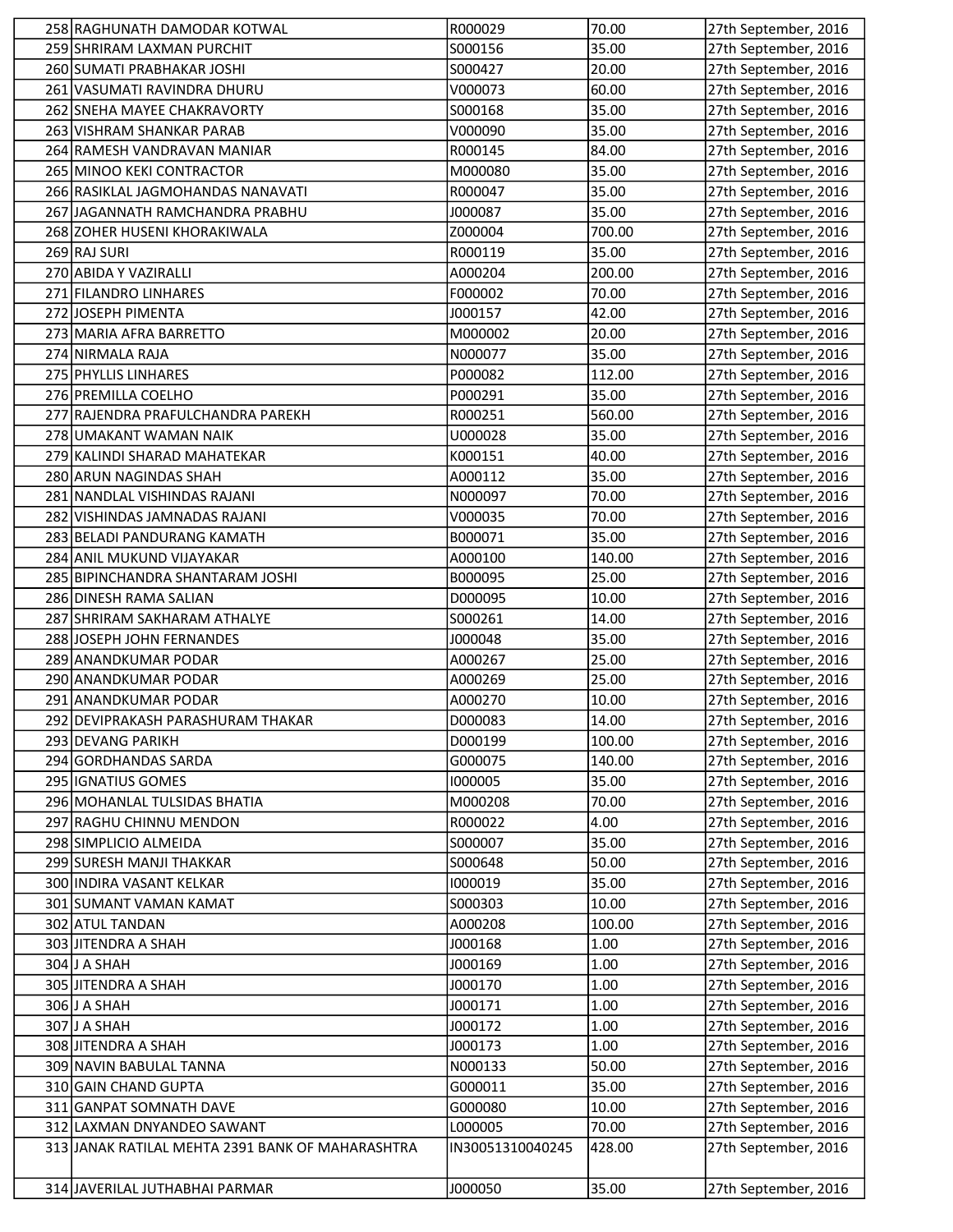| 315 PRAKASH THAKORBHAI MODI                          | P000168            | 25.00          | 27th September, 2016                         |
|------------------------------------------------------|--------------------|----------------|----------------------------------------------|
| 316 THAKORBHAI JIWANDAS MODI                         | T000008            | 10.00          | 27th September, 2016                         |
| 317 NARESH SITARAM MAJGAOMKAR                        | N000085            | 35.00          | 27th September, 2016                         |
| 318 HARISH MANUBHAI MEHTA                            | H000040            | 35.00          | 27th September, 2016                         |
| 319 MOTIBEN SUNDERLAL PATEL                          | M000283            | 50.00          | 27th September, 2016                         |
| 320 JOHN CRASTA                                      | J000013            | 35.00          | 27th September, 2016                         |
| 321 Nandini Mehta 10779 Central Bank of India        | IN30009510433076   | 70.00          | 27th September, 2016                         |
| 322 Nandini Mehta 10779 Central Bank Of India        | IN30009510444634   | 140.00         | 27th September, 2016                         |
| 323 JAYVANT MANILAL SHAH                             | J000105            | 70.00          | 27th September, 2016                         |
| 324 AUGUSTO JOAQUIM PEREIRA                          | A000053            | 35.00          | 27th September, 2016                         |
| 325 ALKA JAIN                                        | A000356            | 300.00         | 27th September, 2016                         |
| 326 PRITAM KAUR ANAND                                | P000186            | 50.00          | 27th September, 2016                         |
| 327 PARESH M THAKKAR                                 | P000303            | 100.00         | 27th September, 2016                         |
| 328 RIYAZ SAHIBRAO SHAIKH                            | 10019              | 35.00          | 27th September, 2016                         |
| 329 MANSUKHLAL SHIVJI NANDU                          | M000193            | 70.00          | 27th September, 2016                         |
| 330 RAJU MUDDANNA SHETTY                             | R000074            | 35.00          | 27th September, 2016                         |
| 331 SHAKUNTALA SITARAM SHENOLIKAR                    | S000284            | 35.00          | 27th September, 2016                         |
| 332 YERMAL RAMAKRISHNA SHENOY                        | Y000007            | 35.00          | 27th September, 2016                         |
| 333 DOLLY KISHORE SHAH 06530120007882 KOTAK          | IN30021412237469   | 50.00          | 27th September, 2016                         |
| <b>MAHINDRA BANK LTD</b>                             |                    |                |                                              |
| 334 VIMAL SHAH                                       | V000230            | 50.00          | 27th September, 2016                         |
| 335 RAJENDRA P DOSHI                                 | 50512              | 4.00           | 27th September, 2016                         |
| 336 PADMABEN SHANTILAL JOSHI                         | P000128            | 35.00          | 27th September, 2016                         |
| 337 JAYESH J NAIR                                    | J000190            | 50.00          | 27th September, 2016                         |
| 338 BHOLANATH RAMKRISHNA ARTE                        | B000078            | 35.00          | 27th September, 2016                         |
| 339 SHRINIVAS LAXMAN KULKARNI                        | S000153            | 84.00          | 27th September, 2016                         |
| 340 VELJI LADHABHAI MARU                             | V000048            | 35.00          | 27th September, 2016                         |
| 341 SWAPNA M OAK                                     | S000711            | 5.00           | 27th September, 2016                         |
| 342 MADHUSUDAN SHRIDHAR WAKANKAR                     | M000205            | 10.00          | 27th September, 2016                         |
| 343 PRAMILA MADHUSUDAN WAKANKAR<br>344 JACOB LEWIS   | P000266<br>J000057 | 25.00<br>35.00 | 27th September, 2016<br>27th September, 2016 |
| 345 RAMNATH PANDURANG KUNDAIKAR                      | R000096            | 47.00          | 27th September, 2016                         |
| 346 BISHWANATH CHATTERJEE                            | B000015            | 35.00          | 27th September, 2016                         |
| 347 LOUIS MACEDO                                     | L000064            | 84.00          | 27th September, 2016                         |
| 348 VESTA IVES                                       | V000030            | 35.00          | 27th September, 2016                         |
| 349 SUDHA ACHYUT NAGARKAR                            | S000014            | 35.00          | 27th September, 2016                         |
| 350 SHALINI SADASHIV GUPTE                           | S000271            | 35.00          | 27th September, 2016                         |
| 351 ANANT DAMODAR MAHALE                             | 50562              | 119.00         | 27th September, 2016                         |
| 352 SHREEDHAR HAYAGREEV BHAT 115010100070090 AXIS    | IN30021413401614   | 45.00          | 27th September, 2016                         |
| <b>BANK LTD</b>                                      |                    |                |                                              |
| 353 ANIL BHIMRAO MOGALGIDDIKAR                       | A000017            | 35.00          | 27th September, 2016                         |
| 354 SUMATI DEVIDAS NENE                              | S000741            | 35.00          | 27th September, 2016                         |
| 355 RAMANLAL H JHAMVAR 8539 VYAPARI SAHAKARI BANK    | IN30109810241653   | 10.00          | 27th September, 2016                         |
| <b>MARYADIT</b>                                      |                    |                |                                              |
| 356 PADMINI VASUDEVA HOLLA                           | P000222            | 50.00          | 27th September, 2016                         |
| 357 TILOKCHAND HARAKCHAND BEDMUTHA                   | T000006            | 47.00          | 27th September, 2016                         |
| 358 ATUL ARVIND JOSHI 028412900000625 NAGAR URBAN CO | 1302190000050460   | 2.00           | 27th September, 2016                         |
| OP BANK LTD                                          |                    |                |                                              |
| 359 SHANTINATH BAHUBALI UPADHYE                      | S000041            | 20.00          | 27th September, 2016                         |
| 360 INDRANI MUKHERJEE                                | 1000039            | 1.00           | 27th September, 2016                         |
| 361 ADIVENDRA JIVAJI KULKARNI                        | A000052            | 35.00          | 27th September, 2016                         |
| 362 NARAYAN PANDURANG KOLHATKAR                      | N000071            | 3.00           | 27th September, 2016                         |
| 363 RAVINDRA MANHAR MOHON                            | R000070            | 1.00           | 27th September, 2016                         |
| 364 RAGHUNATH SHANKAR NAKHE 8532 BANK OF             | R000135            | 35.00          | 27th September, 2016                         |
| MAHARASTRA<br>365 GOPALDAS JAMNADAS VED              | G000036            | 35.00          | 27th September, 2016                         |
| 366 PHALAK YUVARAJ GOPAL 095050100005760 THE COSMOS  | IN30109810427058   | 50.00          | 27th September, 2016                         |
| CO-OP. BANK LTD.                                     |                    |                |                                              |
|                                                      |                    |                |                                              |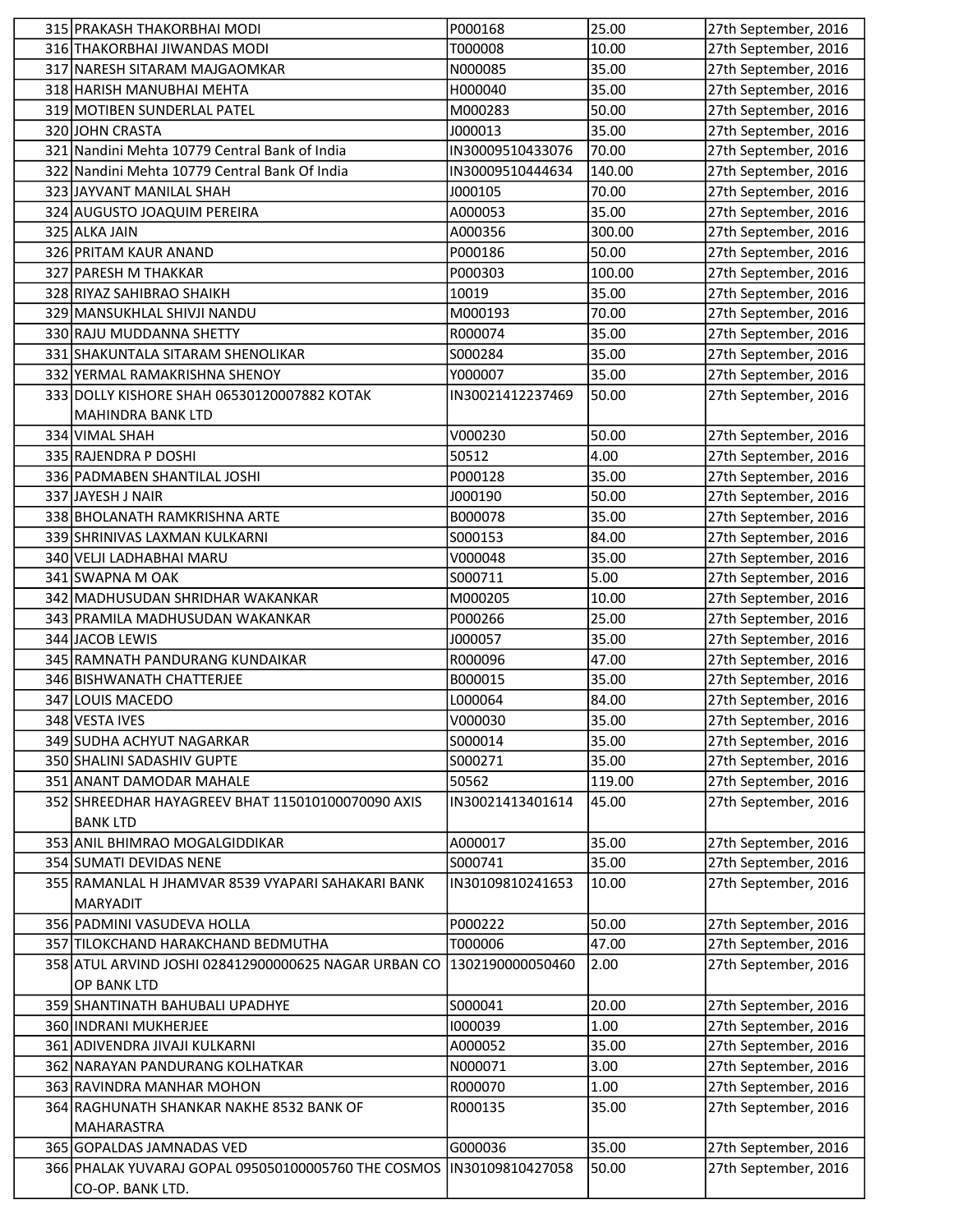| 367 SHRIKRISHNA BANSIDHAR JAGDHANE 01131000004119                       | IN30154915834053 | 25.00  | 27th September, 2016 |
|-------------------------------------------------------------------------|------------------|--------|----------------------|
| <b>HDFC BANK</b>                                                        |                  |        |                      |
| 368 K S RUPAREL                                                         | K000157          | 70.00  | 27th September, 2016 |
| 369 ANANT PURUSHOTTAMRAO PANDE                                          | A000120          | 35.00  | 27th September, 2016 |
| 370 ARUNA KULKARNI                                                      | A000287          | 50.00  | 27th September, 2016 |
| 371 JOSHI SHAM T 23/9031 THE CHIKHLI URBAN CO-OP BANK<br>LTD            | IN30039413187672 | 100.00 | 27th September, 2016 |
| 372 SHRIKANT SHRIVISHNU TOSHNIWAL 12558 AKOLA JANATA 1302310000058310   |                  | 80.00  | 27th September, 2016 |
| COMMERCIAL COOP BANK LTD                                                |                  |        |                      |
| 373 SUNILKUMAR MAHENDRA AGRAWAL 58 AKOLA JANTA<br><b>COMMERCE BANK</b>  | IN30133018110810 | 25.00  | 27th September, 2016 |
| 374 MAHENDRA SANGHI                                                     | M000382          | 35.00  | 27th September, 2016 |
| 375 GIRISH THAKAR                                                       | G000084          | 70.00  | 27th September, 2016 |
| 376 PRABHAKAR BHALCHANDRA JOSHI                                         | P000016          | 35.00  | 27th September, 2016 |
| 377 KAVERI BAJAJ                                                        | K000221          | 70.00  | 27th September, 2016 |
| 378 REKHA UKEY 53000844611 STATE BANK OF INDORE                         | IN30226910976558 | 25.00  | 27th September, 2016 |
| 379 SUSHILA DEVI ARORA                                                  | S000065          | 50.00  | 27th September, 2016 |
| 380 JAYESH KUMAR PANDYA                                                 | J000248          | 100.00 | 27th September, 2016 |
| 381 CHANDUBHAI PATEL                                                    | C000040          | 140.00 | 27th September, 2016 |
| 382 MUNISH RAI                                                          | M000381          | 50.00  | 27th September, 2016 |
| 383 ADDU PANDARI NATH                                                   | A000119          | 10.00  | 27th September, 2016 |
| 384 AIME RUSI DAVER                                                     | A000129          | 47.00  | 27th September, 2016 |
| 385 ILLINDALA VINAYA BHOOSHAN RAO NR01 SYNDICATE                        | 1000020          | 84.00  | 27th September, 2016 |
|                                                                         |                  |        |                      |
| <b>BANK CHICKED PALL BRANCH</b>                                         |                  |        |                      |
| 386 D B UMA DEVI                                                        | D000254          | 35.00  | 27th September, 2016 |
| 387 LAKSHMINARAYAN DANDOTIA                                             | L000004          | 14.00  | 27th September, 2016 |
| 388 DODLA ANUPA REDDY                                                   | D000006          | 20.00  | 27th September, 2016 |
| 389 DODLA RADHAKRISHNA REDDY                                            | D000093          | 140.00 | 27th September, 2016 |
| 390 A V RAVANAMMA                                                       | A000153          | 82.00  | 27th September, 2016 |
| 391 PUTCHA VENKATA SUBBA RAO                                            | P000146          | 10.00  | 27th September, 2016 |
| 392 SHAIK PACHA                                                         | S000203          | 35.00  | 27th September, 2016 |
| 393 AMBUJAMMAL K                                                        | A000190          | 112.00 | 27th September, 2016 |
| 394 TADAKAMALLA LAKSHMI KANTHA ROW                                      | T000018          | 70.00  | 27th September, 2016 |
| 395 BARBARA FARIA                                                       | B000029          | 25.00  | 27th September, 2016 |
| 396 SRINIVASULU GUTHA 055203100000007 ANDHRA BANK                       | IN30102220944672 | 50.00  | 27th September, 2016 |
| 397 P JANAKIRAM                                                         | P000055          | 47.00  | 27th September, 2016 |
| 398 C NAGARATNAMMA                                                      | C000101          | 35.00  | 27th September, 2016 |
| 399 PERI VENKATANARASIMHASARMA                                          | P000140          | 35.00  | 27th September, 2016 |
| 400 PERI VENKATA NARASIMHA SARMA                                        | P000141          | 35.00  | 27th September, 2016 |
| 401 PUTCHA SUGUNAMANI                                                   | P000283          | 25.00  | 27th September, 2016 |
| 402 V A RAO                                                             | V000005          | 35.00  | 27th September, 2016 |
| 403 CHEDIMALA VIVEKANANDA REDDY 52117339671 STATE                       | IN30023911179824 | 10.00  | 27th September, 2016 |
| <b>BANK OF HYDERABAD</b>                                                |                  |        |                      |
| 404 K. KESAVAKUMARA REDDY 28365 THE LAKSHMI VILAS                       | IN30023911764996 | 10.00  | 27th September, 2016 |
| <b>BANK LTD</b>                                                         |                  |        |                      |
| 405   DEVULAPALLI SANYASI PRASAD                                        | D000105          | 50.00  | 27th September, 2016 |
| 406 DEVANASETTY NAGESWARA RAO                                           | D000072          | 35.00  | 27th September, 2016 |
| 407 KRUTTIVENTI PERRAJU                                                 | K000095          | 70.00  | 27th September, 2016 |
| 408 SATHYAVOLU BHASKARA RAO                                             | S000035          | 35.00  | 27th September, 2016 |
| 409 MAHALAUSHMI GADDE                                                   | M000330          | 19.00  | 27th September, 2016 |
| 410 BEZWADA SREENIVASA RAO                                              | B000107          | 35.00  | 27th September, 2016 |
| 411 SATYAVELU LAKSHMIPATHI                                              | S000150          | 56.00  | 27th September, 2016 |
| 412 NAGA RAMESWARA RAO KUSUMANCHI P9/2649 STATE<br><b>BANK OF INDIA</b> | IN30102220035303 | 50.00  | 27th September, 2016 |
| 413 JACOB VERGHESE                                                      | J000109          | 96.00  | 27th September, 2016 |
| 414 K V KRISHNAN                                                        | K000180          | 69.00  | 27th September, 2016 |
| 415 SATYANARAYAN REDDY                                                  | S000220          | 140.00 | 27th September, 2016 |
|                                                                         |                  |        |                      |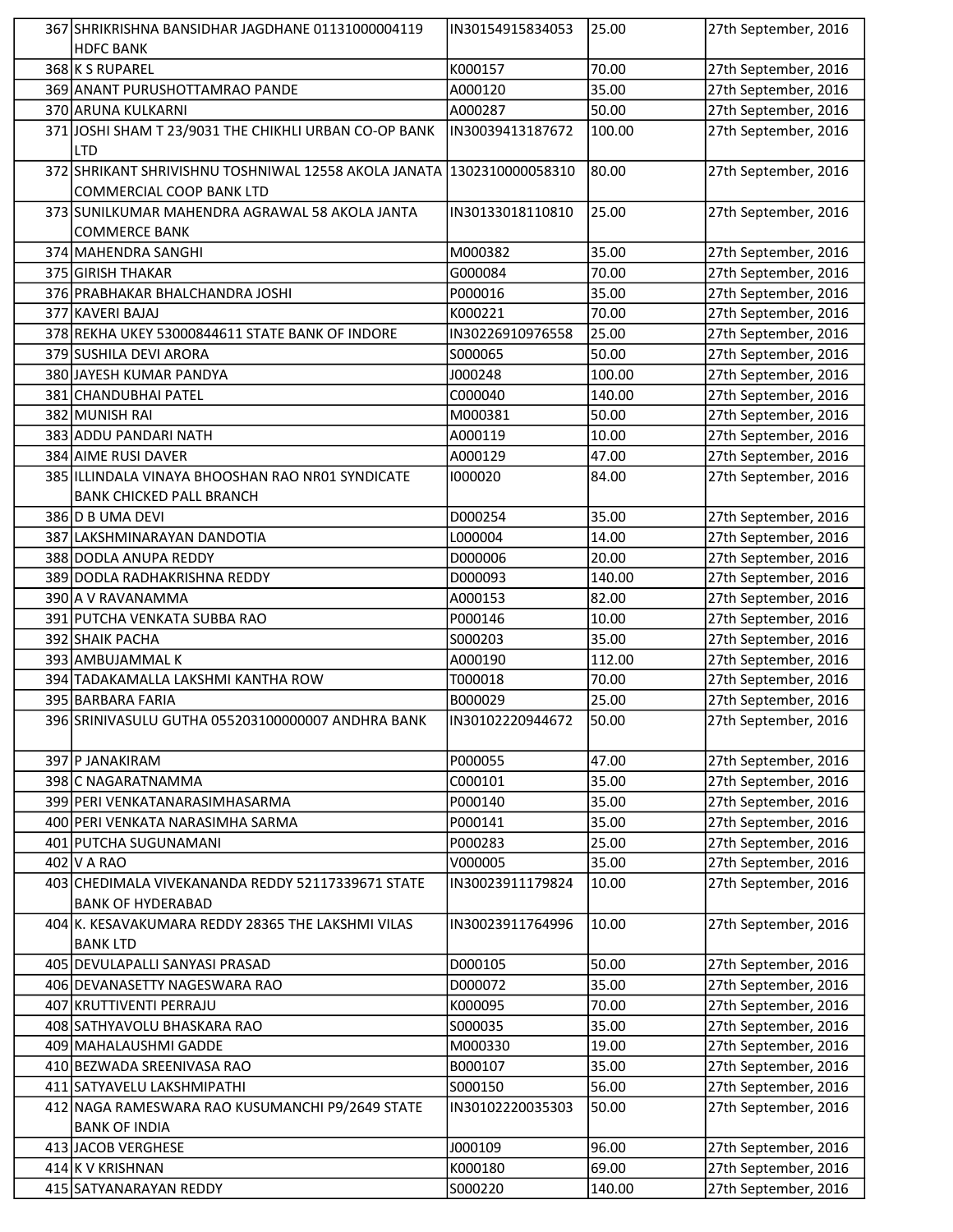| 416 DEVENDRA MEHTA                      | 50392              | 2.00          | 27th September, 2016                         |
|-----------------------------------------|--------------------|---------------|----------------------------------------------|
| 417 BASRUR VENKATESH BHANDARY           | B000111            | 84.00         | 27th September, 2016                         |
| 418 HULIKAL BASAPPA RANGAPPA            | H000004            | 7.00          | 27th September, 2016                         |
| 419 J DEVAKI                            | J000021            | 1.00          | 27th September, 2016                         |
| 420 M R SANJIVA MURTHY                  | M000164            | 1.00          | 27th September, 2016                         |
| 421 M S GITA DEVI                       | M000183            | 1.00          | 27th September, 2016                         |
| 422 N K SRINIVAS                        | N000050            | 1.00          | 27th September, 2016                         |
| 423 HOSAGRAHAR RAMANNA SURESH           | H000063            | 70.00         | 27th September, 2016                         |
| $424$ K V ASHOK                         | K000271            | 1.00          | 27th September, 2016                         |
| 425 M G RAJAN                           | M000058            | 1.00          | 27th September, 2016                         |
| 426 B S KANAKA LAKSHMAMMA               | B000101            | 1.00          | 27th September, 2016                         |
| 427 B S RAJENDRA                        | B000106            | 1.00          | 27th September, 2016                         |
| 428 B S SHOBHA RANI                     | B000108            | 1.00          | 27th September, 2016                         |
| 429 B A VATHSALA                        | B000119            | 2.00          | 27th September, 2016                         |
| 430 B S ANANDA                          | B000121            | 4.00          | 27th September, 2016                         |
| 431 C S SUNDRAMMA                       | C000103            | 2.00          | 27th September, 2016                         |
| 432 GIRIJA SRINIVAS                     | G000101            | 2.00          | 27th September, 2016                         |
| 433 K J SWARNA LATHA                    | K000058            | 1.00          | 27th September, 2016                         |
| 434 K V JAYACHANDRA                     | K000179            | 1.00          | 27th September, 2016                         |
| 435 O V SRINIVASA BABU                  | 0000011            | 5.00          | 27th September, 2016                         |
| 436 P GANGARAJU                         | P000043            | 1.00          | 27th September, 2016                         |
| 437 RAMAMURTHYAIYAR SWAMINATHAN         | R000127            | 35.00         | 27th September, 2016                         |
| 438 SHANTHA                             | S000376            | 5.00          | 27th September, 2016                         |
| 439 CLARENCE IRWIN PEREIRA              | C000021            | 35.00         | 27th September, 2016                         |
| 440 K JANARDHANAN                       | K000055            | 1.00          | 27th September, 2016                         |
| 441 S ALPHONSO                          | S000006            | 1.00          | 27th September, 2016                         |
| 442 K BALAKRISHNA                       | K000011            | 7.00          | 27th September, 2016                         |
| 443 SWAMINATH RAJA                      | S000223            | 35.00         | 27th September, 2016                         |
| 444 K S AMRUTHAMMA                      | K000140            | 1.00          | 27th September, 2016                         |
| 445 N A KRISHNA SETTY                   | N000005            | 2.00          | 27th September, 2016                         |
| 446 N K NAGARAJ                         | N000046            | 1.00          | 27th September, 2016                         |
| 447 N VIJAYA NAGARAJ                    | N000095            | 1.00          | 27th September, 2016                         |
| 448 D S CHANDRA KANTHAMMA               | D000099            | 1.00          | 27th September, 2016                         |
| 449 D SATHYA NARAYANA GUPTA             | D000103            | 1.00          | 27th September, 2016                         |
| 450 T RAMASWAMY IYENGAR                 | T000029            | 7.00          | 27th September, 2016                         |
| 451 N SHAMANNA REDDY                    | N000087            | 1.00          | 27th September, 2016                         |
| 452 S K GURU PRASAD                     | S000119            | 1.00          | 27th September, 2016                         |
| 453 SWARNA LATHA BRAMADEVIAH            | 50664              | 4.00          | 27th September, 2016                         |
| 454 A S GOWRI                           | A000142            | 1.00          | 27th September, 2016                         |
| 455 CHIKKANNAIAH HANUMANTHA RAO         | C000018            | 35.00         | 27th September, 2016                         |
| 456 CHENJI PADMANABHARAO KRISHNA MURTHY | C000042            | 10.00         | 27th September, 2016                         |
| 457 J S MANJANATH                       | J000093            | 1.00          | 27th September, 2016                         |
| 458 L KRISHNA MOORTHY RAO               | L000016            | 1.00          | 27th September, 2016                         |
| 459 L NAGARAJ                           | L000021            | 1.00          | 27th September, 2016                         |
| 460 NAGARTHNA                           | N000001            | 1.00          | 27th September, 2016                         |
| 461 SHARATH CHANDRA PATEL               |                    |               |                                              |
| 462 SUSHEELA MANJUNATH                  | S000054<br>S000164 | 14.00<br>2.00 | 27th September, 2016<br>27th September, 2016 |
|                                         |                    |               |                                              |
| 463 SHARATH CHANDRA PATEL               | S000331            | 70.00         | 27th September, 2016                         |
| 464 V JAYANTI                           | V000032            | 35.00         | 27th September, 2016                         |
| 465 VIJAYA MURALI                       | V000123            | 5.00          | 27th September, 2016                         |
| 466 M S LALITHAMMA                      | M000191            | 60.00         | 27th September, 2016                         |
| 467 SMITA DHARAMSHI                     | S000524            | 10.00         | 27th September, 2016                         |
| 468 SATHYANARAYANA GUPTA                | S000086            | 7.00          | 27th September, 2016                         |
| 469 ARVIND C AJMERA                     | A000022            | 56.00         | 27th September, 2016                         |
| 470 HEMCHANDAR VENKATARAMAN             | H000071            | 70.00         | 27th September, 2016                         |
| 471 K N VENKATALAKSHMAMMA               | K000093            | 5.00          | 27th September, 2016                         |
| 472 PALYAM GOPAL RAO SHANKAR            | P000289            | 7.00          | 27th September, 2016                         |
| 473 RADHA N REDDY                       | R000089            | 7.00          | 27th September, 2016                         |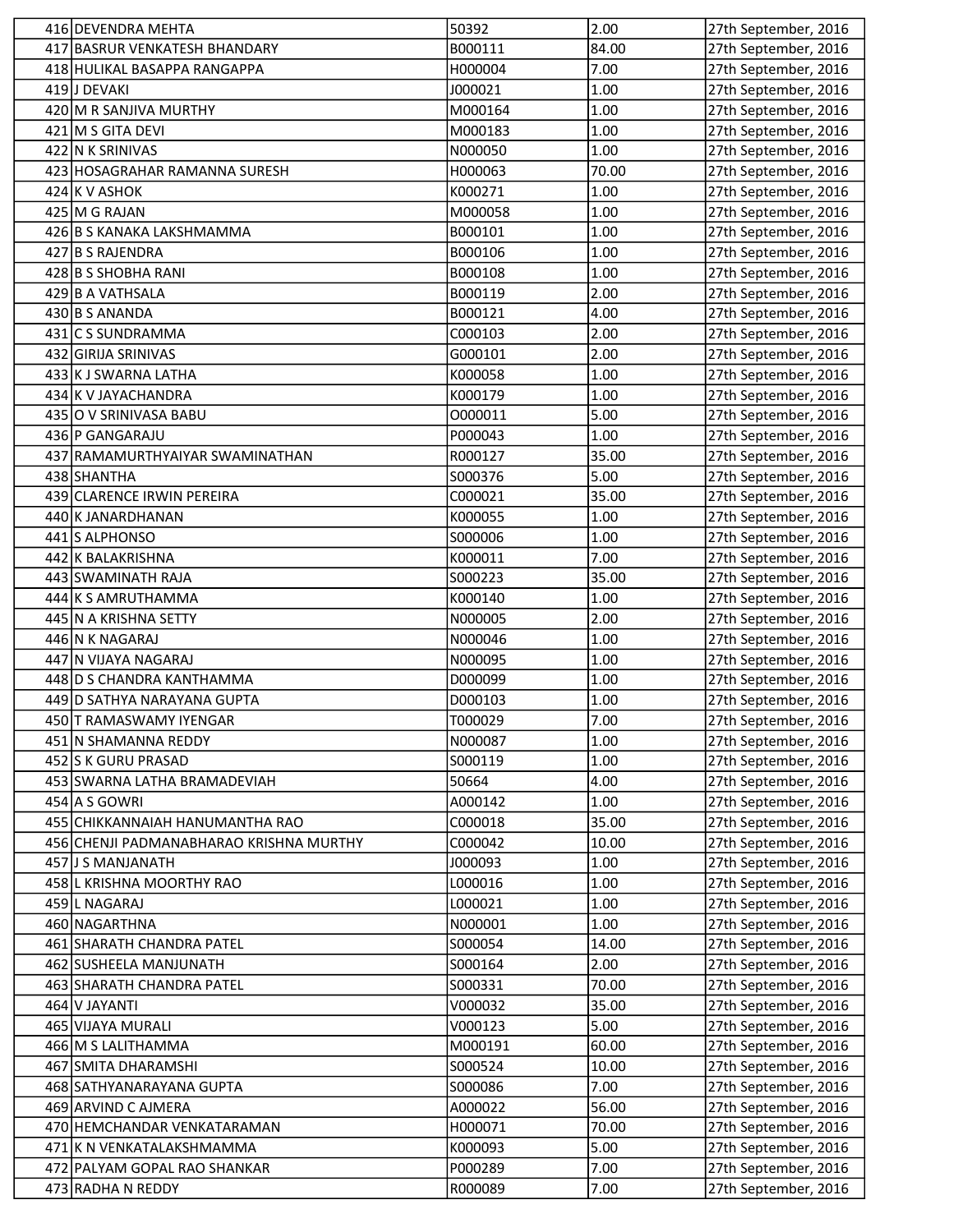| 474 SREENIVASA MOORTHY ANJANA                                  | S000166          | 7.00   | 27th September, 2016 |
|----------------------------------------------------------------|------------------|--------|----------------------|
| 475 C V RAMESHA CHANDRA                                        | C000069          | 9.00   | 27th September, 2016 |
| 476 BHASKAR ADIGA                                              | B000143          | 4.00   | 27th September, 2016 |
| 477 K A NEELAKANTAN                                            | K000008          | 35.00  | 27th September, 2016 |
| 478 R MUTHUSWAMY                                               | R000062          | 1.00   | 27th September, 2016 |
| 479 CHAKRAPANI MENON                                           | C000117          | 24.00  | 27th September, 2016 |
| 480 KUNTHANAZHI RAMACHANDRAN                                   | K000111          | 70.00  | 27th September, 2016 |
| 481 MANIKETH CHAKRAPANI MENON                                  | M000350          | 23.00  | 27th September, 2016 |
| 482 S VIJAYAKUMAR                                              | S000296          | 1.00   | 27th September, 2016 |
| 483 H G PHANI RAJ                                              | H000021          | 5.00   | 27th September, 2016 |
| 484 H P PAAVANASHREE                                           | H000159          | 2.00   | 27th September, 2016 |
| 485 R MEERA                                                    | R000059          | 63.00  | 27th September, 2016 |
| 486 VINOD BHALCHANDRA DIVEKAR SB 10658 BANK OF                 | V000008          | 168.00 | 27th September, 2016 |
| <b>BARODA</b>                                                  |                  |        |                      |
| 487 A M V LAKSHMI                                              | A000101          | 7.00   | 27th September, 2016 |
| 488 B M CHOWDA REDDY SB 3165 STATE BANK OF MYSORE              | IN30135620083682 | 10.00  | 27th September, 2016 |
|                                                                |                  |        |                      |
| 489 R CHANDRA SEKARAN                                          | R000023          | 35.00  | 27th September, 2016 |
| 490 K P DAYALAN                                                | K000102          | 1.00   | 27th September, 2016 |
| 491 KRIPA NARAYANAN                                            | 10002            | 10.00  | 27th September, 2016 |
| 492 ADOLPHUS ALBERT                                            | A000003          | 35.00  | 27th September, 2016 |
| 493 KARAMUKKIL PISHARATH KRISHNA PISHARODY                     | K000103          | 35.00  | 27th September, 2016 |
| 494 KUPPUSWAMY DORAISWAMY                                      | K000023          | 1.00   | 27th September, 2016 |
| 495 VIJAYA D BHAT                                              | V000155          | 10.00  | 27th September, 2016 |
| 496 K R SANJEEVA SETTY SB A/C.NO.5286 CORPORATION BANK K000128 |                  | 7.00   | 27th September, 2016 |
|                                                                |                  |        |                      |
| 497 K S VEENA                                                  | K000201          | 5.00   | 27th September, 2016 |
| 498 MAHAVEER KUMAR                                             | M000317          | 5.00   | 27th September, 2016 |
| 499 PUSHPAT KOTHARI                                            | P000211          | 10.00  | 27th September, 2016 |
| 500 R MOHANLAL                                                 | R000271          | 9.00   | 27th September, 2016 |
| 501 T N SHOBHA                                                 | T000025          | 7.00   | 27th September, 2016 |
| 502 T P GAYATHRI                                               | T000027          | 7.00   | 27th September, 2016 |
| 503 T S ANIL KUMAR                                             | T000035          | 7.00   | 27th September, 2016 |
| 504 T V NARAYANA MURTHY                                        | T000039          | 7.00   | 27th September, 2016 |
| 505 A DASS                                                     | A000031          | 1.00   | 27th September, 2016 |
| 506 KANTHAMANI GOPALAN                                         | K000240          | 10.00  | 27th September, 2016 |
| 507 L G CHANDRASEKHAR                                          | L000052          | 25.00  | 27th September, 2016 |
| 508 NARASIMHAN MALAVALLI RAMANUJAIYENGAR                       | N000058          | 35.00  | 27th September, 2016 |
| 509 D P DHAR CHOUDHARY                                         | D000130          | 4.00   | 27th September, 2016 |
| 510 K PUSHPABAI                                                | K000098          | 1.00   | 27th September, 2016 |
| 511 L V KRISHNAJI RAO                                          | L000042          | 1.00   | 27th September, 2016 |
| 512 B S PRASANNA MURTHY                                        | B000105          | 2.00   | 27th September, 2016 |
| 513 C S SRINIVASA RAO                                          | C000063          | 14.00  | 27th September, 2016 |
| 514 K SUBRAMANYA UDUPA                                         | K000166          | 35.00  | 27th September, 2016 |
| 515 B SARASWATHY                                               | B000088          | 35.00  | 27th September, 2016 |
| 516 N M SAVITHRI                                               | N000059          | 7.00   | 27th September, 2016 |
| 517 V RAGHAVENDRACHAR                                          | V000075          | 7.00   | 27th September, 2016 |
| 518 MAYUR M HINDUJA                                            | M000394          | 10.00  | 27th September, 2016 |
| 519 M SEBASTIAN                                                | M000174          | 1.00   | 27th September, 2016 |
| 520 S N KRISHNA MURTHY                                         | S000514          | 7.00   | 27th September, 2016 |
| 521 K H SEETHALAKSHMI                                          | K000052          | 7.00   | 27th September, 2016 |
| 522 KAMALA SUNDARAM 2013 FEDERAL BANK OF INDIA                 | K000135          | 35.00  | 27th September, 2016 |
| 523 N P GANGADHARAIAH                                          | N000069          | 14.00  | 27th September, 2016 |
| 524 P ANANTHA SWAMY                                            | P000280          | 9.00   | 27th September, 2016 |
| 525 P ANANTHA SWAMY                                            | P000281          | 2.00   | 27th September, 2016 |
| 526 B RATNAKAR                                                 | B000075          | 47.00  | 27th September, 2016 |
| 527 N HARSHPAL SHAH                                            | N001012          | 25.00  | 27th September, 2016 |
| 528 K B RAMACHANDRA RAJ URS                                    | K000015          | 20.00  | 27th September, 2016 |
|                                                                |                  |        |                      |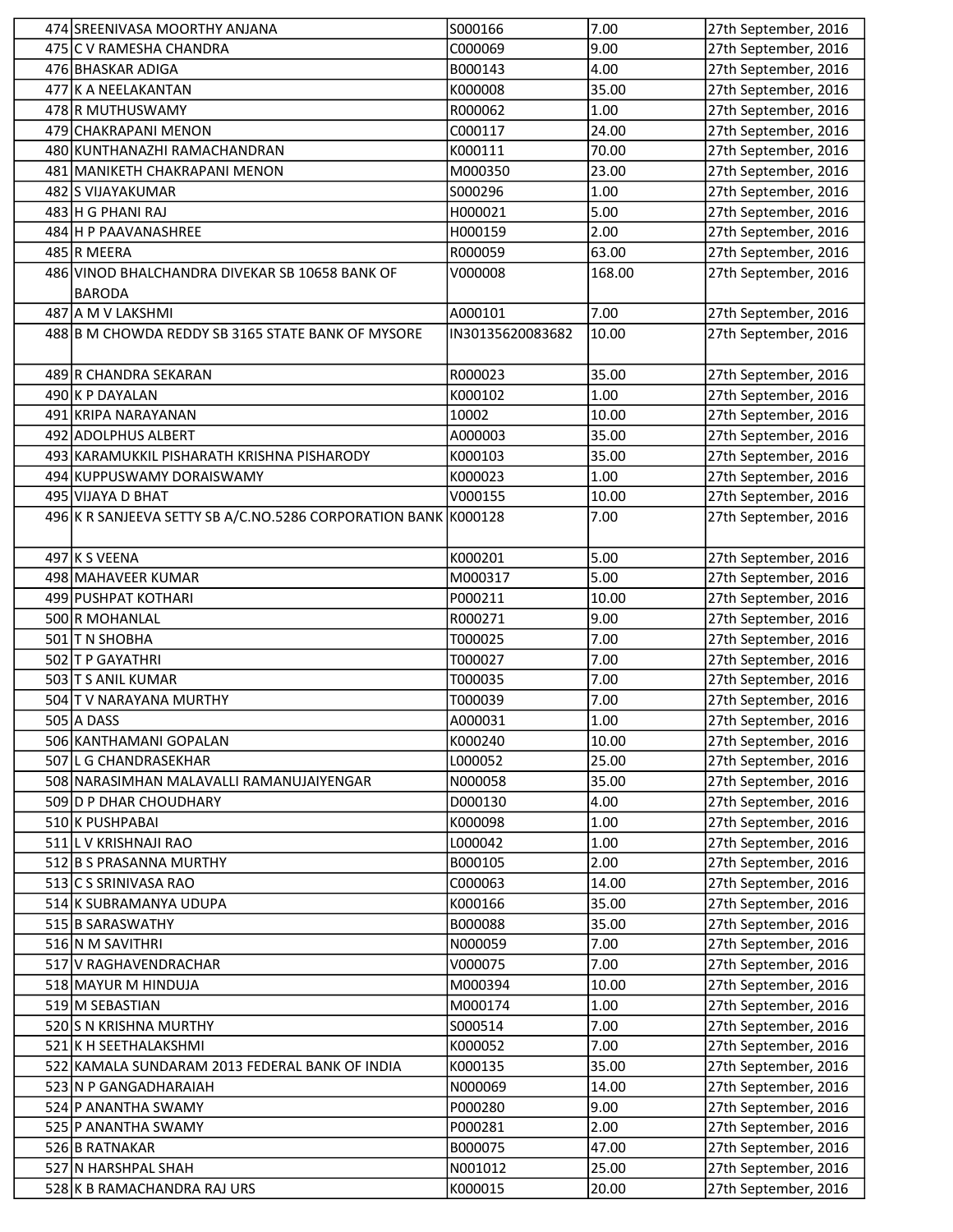| 529 SHRINIVASA.J.M 11509 VIJAYA BANK               | IN30169610208493   | 20.00          | 27th September, 2016                         |
|----------------------------------------------------|--------------------|----------------|----------------------------------------------|
| 530 ARCHIE MASCARENHAS                             | A000083            | 161.00         | 27th September, 2016                         |
| 531 OSWALD ELLIS HERI                              | O000002            | 20.00          | 27th September, 2016                         |
| 532 PEJAVAR SANJIVA RAO                            | P000132            | 16.00          | 27th September, 2016                         |
| 533 LATA J VERNEKAR 017221 LAXMIVILAS BANK LTD     | IN30061010603603   | 50.00          | 27th September, 2016                         |
| 534 BELAGUR RANGANATH                              | B000076            | 10.00          | 27th September, 2016                         |
| 535 HARIHAR RANGANATHA RAO                         | H000062            | 18.00          | 27th September, 2016                         |
| 536 KRISHNA HANMANTRAO BENDIGERI                   | K000051            | 35.00          | 27th September, 2016                         |
| 537 SREENIVASULU PETNIKOTA 7141/47 B D C C BANK    | IN30023911077133   | 50.00          | 27th September, 2016                         |
| 538 PETNIKOTA SREENIVASULU SETTY                   | P000133            | 20.00          | 27th September, 2016                         |
| 539 K NARAYAN RAO                                  | K000089            | 10.00          | 27th September, 2016                         |
| 540 MUPPAYYA NOORANDAYYA HIRAMATH                  | M000126            | 35.00          | 27th September, 2016                         |
| 541 SUBRAMANI VISWANATHAN                          | S000297            | 35.00          | 27th September, 2016                         |
| 542 SUBRAMANI VISWANATHAN                          | S000504            | 15.00          | 27th September, 2016                         |
| 543 NAMAKKAL VENKATARAMAN RAMANATHAN               | N000098            | 14.00          | 27th September, 2016                         |
| 544 J G KANNAPPAN                                  | J000033            | 35.00          | 27th September, 2016                         |
| 545 K M SUNDARAM                                   | K000080            | 40.00          | 27th September, 2016                         |
| 546 M PADMANABHAN                                  | M000137            | 35.00          | 27th September, 2016                         |
| 547 PERUMAL RAJAN                                  | P000117            | 70.00          | 27th September, 2016                         |
| 548 RAJAM JAYARAM                                  | R000186            | 70.00          | 27th September, 2016                         |
| 549 SMALL LOTS SERVICES LIMITED                    | S000349            | 20.00          | 27th September, 2016                         |
| 550 O S RAMAMOORTHY 19034 CANARA BANK              | IN30135640027984   | 35.00          | 27th September, 2016                         |
| 551 MARY FRANCES PATRICIA KOUWEN                   | M000051            | 35.00          | 27th September, 2016                         |
| 552 BALEKUNDUR SRIDHAR ACHARYA                     | B000092            | 35.00          | 27th September, 2016                         |
| 553 BANDI SURENDER NAIDU                           | B000102            | 105.00         | 27th September, 2016                         |
| 554 NALINI SRIDHAR ACHARYA                         | N000082            | 35.00          | 27th September, 2016                         |
| 555 PARTHASARATHY VARADARAJAN PULIYUR              | P000142            | 70.00          | 27th September, 2016                         |
| 556 NARASIMHA IYENGAR RAMASWAMI                    | N000037            | 35.00          | 27th September, 2016                         |
| 557 THIRUPATHUR RANGANATHAM RUKMANI                | T000031            | 35.00          | 27th September, 2016                         |
| 558 BHUJANGARAO BALAJIRAO                          | B000013            | 35.00          | 27th September, 2016                         |
| 559 CHIVAKLA VENKATA SIVARAMA SARMA<br>560 D N DAS | C000020<br>D000067 | 35.00<br>35.00 | 27th September, 2016                         |
| 561 KAVERY VISWANATHAN                             | K000176            | 15.00          | 27th September, 2016<br>27th September, 2016 |
| 562 NARAYANASWAMY GOPALAN                          | N000030            | 70.00          | 27th September, 2016                         |
| 563 SOUTHERN INDIA DEPOSITORY SERVICES P LTD       | S000522            | 250.00         | 27th September, 2016                         |
| 564 VELOO SANKARA PILLAY                           | V000237            | 70.00          | 27th September, 2016                         |
| 565   P VENKATA RAO                                | P000143            | 40.00          | 27th September, 2016                         |
| 566 VATSALA VIVEKANATHAN                           | V000093            | 56.00          | 27th September, 2016                         |
| 567 BOLLAPRAGADA SURYANARAYANAMURTHY               | B000090            | 35.00          | 27th September, 2016                         |
| 568 M JAMBULINGAM                                  | 50709              | 14.00          | 27th September, 2016                         |
| 569 SRINIVASAGOPALAN NARAYANAN                     | S000180            | 70.00          | 27th September, 2016                         |
| 570 SAROJINI PANDURANGA ROW                        | S000216            | 35.00          | 27th September, 2016                         |
| 571 ARUN BEWOOR                                    | A000011            | 70.00          | 27th September, 2016                         |
| 572 P VARADARAJEE                                  | P000138            | 35.00          | 27th September, 2016                         |
| 573 RAGHAVAN RAMANUJAM                             | R000106            | 20.00          | 27th September, 2016                         |
| 574 R BALASUBRAMANIYAN                             | R000219            | 91.00          | 27th September, 2016                         |
| 575 SIVARAM RANGACHARI                             | S000221            | 70.00          | 27th September, 2016                         |
| 576 K VIJAYALAKSHMI                                | K000172            | 35.00          | 27th September, 2016                         |
| 577 RANI NARAYANAN                                 | R000075            | 35.00          | 27th September, 2016                         |
| 578 GANESAN BALASUBRAMANIAN                        | G000002            | 35.00          | 27th September, 2016                         |
| 579 MEDA SRINIVASULU                               | M000168            | 35.00          | 27th September, 2016                         |
| 580 RANGASAYEE RAMAKRISHNAN                        | R000104            | 35.00          | 27th September, 2016                         |
| 581 SARASWATHY R KRISHNAN                          | S000240            | 35.00          | 27th September, 2016                         |
| 582 ATHIPALLI PADMANABHAN                          | A000115            | 35.00          | 27th September, 2016                         |
| 583 MANJPARA NARAYANASWAMY RAMAKRISHNAN            | M000132            | 47.00          | 27th September, 2016                         |
| 584 ANANTHAKRISHNAN SIVARAMAKRISHNAN               | A000135            | 10.00          | 27th September, 2016                         |
| 585 DINDIGUL SUNDARAM KRISHNAMOORTHY               | D000100<br>H000051 | 10.00<br>35.00 | 27th September, 2016<br>27th September, 2016 |
| 586 H P NAGARATHNAM                                |                    |                |                                              |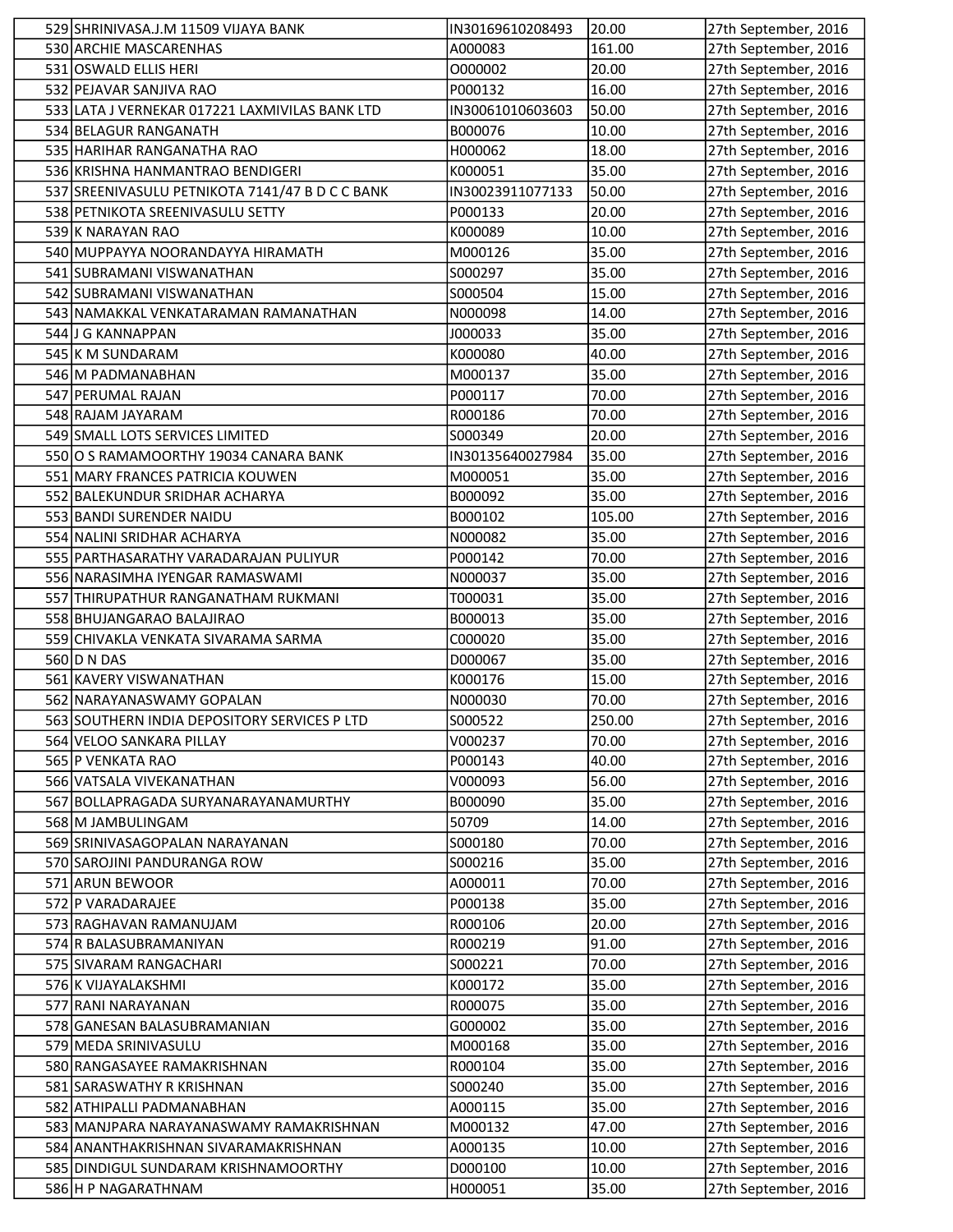| 587 K V BALASUBRAMANIAN IYER                  | K000177          | 5.00   | 27th September, 2016 |
|-----------------------------------------------|------------------|--------|----------------------|
| 588 M S BALAKRISHNAN                          | M000176          | 35.00  | 27th September, 2016 |
| 589 KAUSALYA                                  | K000206          | 35.00  | 27th September, 2016 |
| 590 BAKTHAVACHALU BASKARAN                    | B000006          | 70.00  | 27th September, 2016 |
| 591 V SWAMINATH                               | V000141          | 47.00  | 27th September, 2016 |
| 592 SELVARAJ DANIEL                           | S000058          | 70.00  | 27th September, 2016 |
| 593 T K KRISHNAMOORTHY                        | T000014          | 210.00 | 27th September, 2016 |
| 594 M LALITHA                                 | M000390          | 35.00  | 27th September, 2016 |
| 595 SUDAL AIMUTHU PERIANAYAGAM A ARPUTHARAJ   | S000204          | 90.00  | 27th September, 2016 |
| 596 NALLASIVANPILLAI GOMATHI NAYAGAM          | N000032          | 35.00  | 27th September, 2016 |
| 597 BAGGIA MUDALIAR MATHAVAN                  | B000054          | 35.00  | 27th September, 2016 |
| 598 PREMELA APPU                              | 10008            | 70.00  | 27th September, 2016 |
| 599 E RUKMANI                                 | E000008          | 35.00  | 27th September, 2016 |
| 600 M BALAKRISHNA KAMATH                      | M000016          | 35.00  | 27th September, 2016 |
| 601 DHANASEKARAN. A 2028 THE FEDERAL BANK LTD | IN30017510104679 | 50.00  | 27th September, 2016 |
| 602 KADAMBI RAGHAVACHARI KANNAN               | K000117          | 70.00  | 27th September, 2016 |
| 603 USHA KRISHNAN                             | U000064          | 119.00 | 27th September, 2016 |
| 604 SATYAMANGALAM KRISHNA CHETTIAR MUTHU      | S000120          | 35.00  | 27th September, 2016 |
| 605 CHANDRA VISWANATHAN                       | C000067          | 35.00  | 27th September, 2016 |
| 606 V SRIRAM                                  | V000244          | 70.00  | 27th September, 2016 |
| 607 M RAMANANDAN                              | M000157          | 70.00  | 27th September, 2016 |
| 608 C P VISWANATHAN                           | C000049          | 35.00  | 27th September, 2016 |
| 609 THEKKEMEPILLY NARAYANAN GOPALAN           | T000024          | 35.00  | 27th September, 2016 |
| 610 S P RAMACHANDRAN                          | S000419          | 50.00  | 27th September, 2016 |
| 611 KRISHNA PILLAI VASUDEVAN NAIR             | K000105          | 70.00  | 27th September, 2016 |
| 612 MARTIN MORAES                             | M000104          | 35.00  | 27th September, 2016 |
| 613 MORAES MARTIN                             | M000106          | 56.00  | 27th September, 2016 |
| 614 MOHAMMED RAISE                            | M000156          | 35.00  | 27th September, 2016 |
| 615 RAMPRATAP SINGH                           | R000124          | 35.00  | 27th September, 2016 |
| 616 SUNIL KUMAR THALIA                        | S000693          | 150.00 | 27th September, 2016 |
| 617 CHANDRAVATI GATTANI                       | 50144            | 1.00   | 27th September, 2016 |
| 618 SARBANANDA GATTANI                        | 50171            | 1.00   | 27th September, 2016 |
| 619 SARBANANADA GATTANI                       | 50227            | 1.00   | 27th September, 2016 |
| 620 BAIJNATH PRASAD                           | B000067          | 70.00  | 27th September, 2016 |
| 621 SAILENDRA NATH DAS 12114 BANK OF BARODA   | IN30125028472452 | 3.00   | 27th September, 2016 |
| 622 JAWHAR RAM BARAI                          | J000086          | 35.00  | 27th September, 2016 |
| 623 PADMA HALDER                              | P000051          | 35.00  | 27th September, 2016 |
| 624 KRISHNA DUTTA                             | 50072            | 2.00   | 27th September, 2016 |
| 625 KRISHNA DEY                               | 50080            | 2.00   | 27th September, 2016 |
| 626 GUPI GHOSE                                | G000023          | 50.00  | 27th September, 2016 |
| 627 RUPI GHOSE                                | R000036          | 50.00  | 27th September, 2016 |
| 628 SAMARENDRA NARAYAN BASAK                  | S000772          | 1.00   | 27th September, 2016 |
| 629 MONIMOY CHAKRABARTI                       | 50069            | 35.00  | 27th September, 2016 |
| 630 ARUP KUMAR DAS                            | 50145            | 1.00   | 27th September, 2016 |
| 631 AMITA DAS                                 | A000162          | 35.00  | 27th September, 2016 |
| 632 ANJANA DAS 102720 ALLAHABAD BANK          | A000163          | 35.00  | 27th September, 2016 |
| 633 ALOK KUMAR DAS                            | A000165          | 35.00  | 27th September, 2016 |
| 634 ARUN KUMAR DAS                            | A000166          | 35.00  | 27th September, 2016 |
| 635 ARUP KUMAR DAS 100871 ALLAHABAD BANK      | A000167          | 35.00  | 27th September, 2016 |
| 636 DHIRENDRA BHUSAN BOSE                     | D000010          | 35.00  | 27th September, 2016 |
| 637 KARABI SEN                                | K000375          | 1.00   | 27th September, 2016 |
| 638 MADHU SUDAN CHAKRAVARTI                   | M000179          | 25.00  | 27th September, 2016 |
| 639 MUDIT K SARAF                             | M000365          | 10.00  | 27th September, 2016 |
| 640 NIRMALA SEAL                              | N000081          | 35.00  | 27th September, 2016 |
| 641 PURNIMA ROY                               | P000118          | 35.00  | 27th September, 2016 |
| 642 P L LADIA HUF                             | 50508            | 1.00   | 27th September, 2016 |
| 643 KANTA DEVI PUROHIT                        | K001010          | 1.00   | 27th September, 2016 |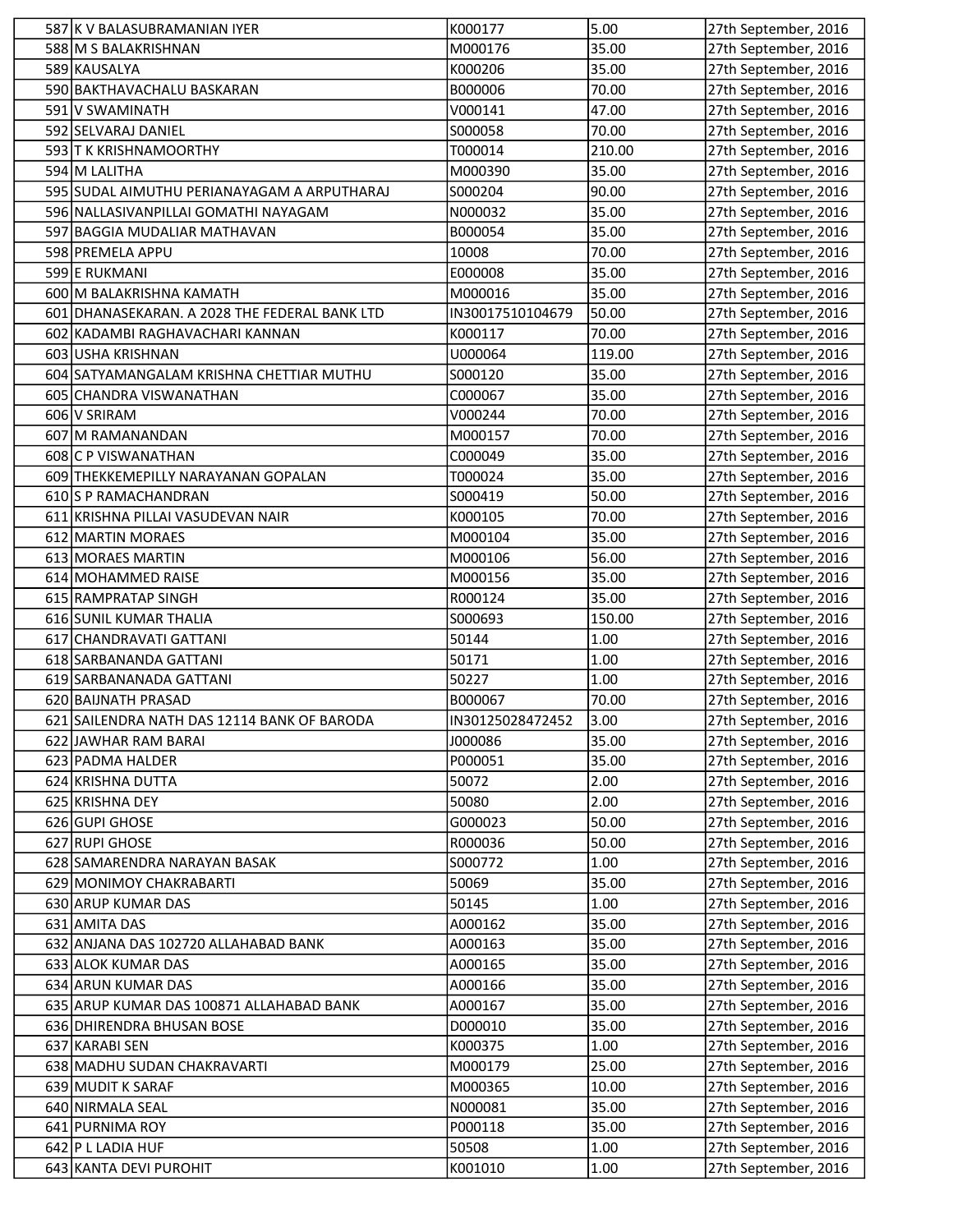| 644 DIPAK KUMAR GANGOPADHYAY 3179 CENTRAL BANK OF     | D000048          | 35.00  | 27th September, 2016 |
|-------------------------------------------------------|------------------|--------|----------------------|
| <b>INDIA</b>                                          |                  |        |                      |
| 645 MAYA RANI BARMAN                                  | M000158          | 114.00 | 27th September, 2016 |
| 646 KESHAB CHANDRA GURU                               | K000020          | 35.00  | 27th September, 2016 |
| 647 MONORANJAN CHOWDHURY                              | M000022          | 35.00  | 27th September, 2016 |
| 648 OTHBERT D SOUZA                                   | 0000001          | 35.00  | 27th September, 2016 |
| 649 PRANAB KUMAR DUTT                                 | P001014          | 1.00   | 27th September, 2016 |
| 650 SHELLY FEROZE BILIMORIA                           | S000083          | 70.00  | 27th September, 2016 |
| 651 RAMAN SHANKAR CHOWDHURY                           | R000122          | 35.00  | 27th September, 2016 |
| 652 TAPAN KUMAR SARKAR                                | T000080          | 1.00   | 27th September, 2016 |
| 653 DOMINIC EDWIN DSOUZA                              | D000027          | 35.00  | 27th September, 2016 |
| 654 DOMINIC EDWIN DSOUZA                              | D000028          | 35.00  | 27th September, 2016 |
| 655 MANJULA GUPTA                                     | M000054          | 150.00 | 27th September, 2016 |
| 656 ASOKE CHANDRA BANERJEE                            | A000024          | 35.00  | 27th September, 2016 |
| 657 SHEELA GUPTA                                      | S000373          | 15.00  | 27th September, 2016 |
| 658 BHARAT PRASAD GUPTA                               | B000070          | 35.00  | 27th September, 2016 |
| 659 DHARMUDHAR SHAHU                                  | D000097          | 35.00  | 27th September, 2016 |
| 660 HARBHAJAN SINGH                                   | H000066          | 70.00  | 27th September, 2016 |
| 661 MANDIRA MUKHERJEE                                 | 50719            | 35.00  | 27th September, 2016 |
| 662 ARUN BHUSAN MUKHERJEE                             | A000291          | 15.00  | 27th September, 2016 |
| 663 SAKTI PRASAD GHOSH                                | S000208          | 35.00  | 27th September, 2016 |
| 664 UMESH CHANDRA CHOSH                               | U000002          | 154.00 | 27th September, 2016 |
| 665 KRISHNA SEN GUPTA                                 | K000147          | 10.00  | 27th September, 2016 |
| 666 SUNANDA MANNA                                     | S000746          | 2.00   | 27th September, 2016 |
| 667 ARATI MUKHERJEE                                   | A000082          | 35.00  | 27th September, 2016 |
| 668 ATISH KUMAR SEN                                   | A000184          | 10.00  | 27th September, 2016 |
| 669 GOPALAKRISHNAN DORAISWAMI                         | G000019          | 112.00 | 27th September, 2016 |
| 670 GEETA SEN                                         | G000098          | 10.00  | 27th September, 2016 |
| 671 IRA MAZUMDAR                                      | 1000012          | 140.00 | 27th September, 2016 |
| 672 DEBASISH ADAK 478 UNITED BANK OF INDIA            | IN30125010275936 | 1.00   | 27th September, 2016 |
| 673 MANJU BHUSAN DUTTA SB A/C NO.C/13091 STATE BANK   | M000013          | 140.00 | 27th September, 2016 |
| OF INDIA                                              |                  |        |                      |
| 674 SHEFALI DUTTA                                     | S000059          | 35.00  | 27th September, 2016 |
| 675 SRIKANTA SEN                                      | 50065            | 5.00   | 27th September, 2016 |
| 676 ANIMESH CHANDRA BASU                              | A000237          | 35.00  | 27th September, 2016 |
| 677 ANIMA DAS                                         | A000202          | 35.00  | 27th September, 2016 |
| 678 SACHINDRA NATH GHOSHAL                            | S000189          | 35.00  | 27th September, 2016 |
| 679 NARESH CHANDRA RAY                                | N000018          | 40.00  | 27th September, 2016 |
| 680 KAMAL KUMAR MUKHERJEE                             | 50111            | 1.00   | 27th September, 2016 |
| 681 MANORANJAN SAHA 10313 P N B                       | IN30125013158773 | 1.00   | 27th September, 2016 |
| 682 MADHAB CHANDRA MITRA                              | M000033          | 35.00  | 27th September, 2016 |
| 683 PRATAP NARAYAN KAPOOR                             | P000165          | 20.00  | 27th September, 2016 |
| 684 TUSHAR KANTI GHOSH                                | T000013          | 35.00  | 27th September, 2016 |
| 685 BARIN DAS GUPTA                                   | B000022          | 35.00  | 27th September, 2016 |
| 686 G. S. KHAJANCHI 518010009153 KOTAK MAHINDRA BANK  | IN30032710404104 | 2.00   | 27th September, 2016 |
| LTD.                                                  |                  |        |                      |
| 687 INDIRA BANERJEE 322-1-002157-1 STANDARD CHARTERED | IN30036020095481 | 35.00  | 27th September, 2016 |
| <b>BANK</b>                                           |                  |        |                      |
| 688 KAUSTUBH JYOTI PAL 035010100023051 AXIS BANK LTD. | 1203840000088910 | 2.00   | 27th September, 2016 |
|                                                       |                  |        |                      |
| 689 SIPRA SEAL                                        | S000259          | 14.00  | 27th September, 2016 |
| 690 MENA MORAES                                       | M000103          | 35.00  | 27th September, 2016 |
| 691 DILIP KUMAR SAHA                                  | 50018            | 1.00   | 27th September, 2016 |
| 692 PUSKAR BASU                                       | P000011          | 35.00  | 27th September, 2016 |
| 693 PRABHAT KUMAR KUNDU                               | P000073          | 35.00  | 27th September, 2016 |
| 694 SWARNAM MANI 5861 CORPORATION BANK                | IN30131320932881 | 35.00  | 27th September, 2016 |
| 695 ARATI DAS                                         | A000418          | 1.00   | 27th September, 2016 |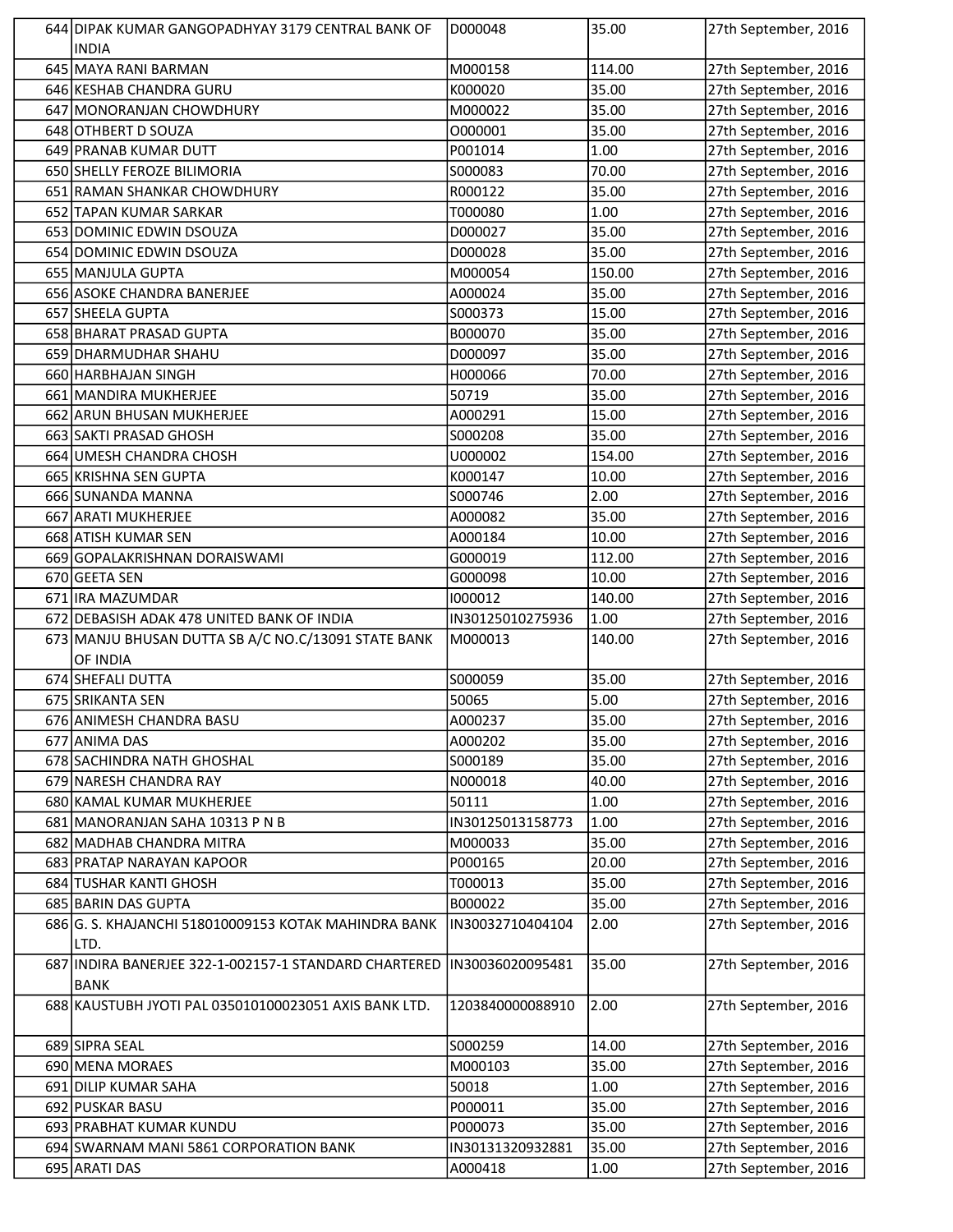| 696 SUDHA RANI BASU S/B 17497 PUNJAB NATIONAL BANK | IN30026310017204 | 1.00   | 27th September, 2016 |
|----------------------------------------------------|------------------|--------|----------------------|
| 697 BIMAL KRISHNA SARKAR                           | 50612            | 1.00   | 27th September, 2016 |
| 698 AVRA GANGULY                                   | 50538            | 70.00  | 27th September, 2016 |
| 699 PRABINA KARNAWAT 08912000002516 DEVELOPMENT    | IN30289810217428 | 2.00   | 27th September, 2016 |
| <b>CREDIT BANK LTD</b>                             |                  |        |                      |
| 700 AJITA MAZUMDER 1093010174169 UNITED BANK OF    | IN30026310201960 | 5.00   | 27th September, 2016 |
| <b>INDIA</b>                                       |                  |        |                      |
| 701 SATYAM KHAITAN                                 | 50528            | 1.00   | 27th September, 2016 |
| 702 RINA KARMAKAR                                  | 50230            | 1.00   | 27th September, 2016 |
| 703 KOUSHIK KARMARKAR                              | 50519            | 1.00   | 27th September, 2016 |
| 704 SUBHASHCHANDRA PAL                             | 50520            | 1.00   | 27th September, 2016 |
| 705 MONISHA DANIEL                                 | M000305          | 140.00 | 27th September, 2016 |
| 706 GANESH CHANDRA PAUL                            | G000017          | 10.00  | 27th September, 2016 |
| 707 SOVA PAL                                       | S000751          | 5.00   | 27th September, 2016 |
| 708 SATYA NARAYAN PAL                              | S000752          | 1.00   | 27th September, 2016 |
| 709 DEBASISH PAN                                   | 50104            | 1.00   | 27th September, 2016 |
| 710 DEBASISH PAN                                   | 50105            | 1.00   | 27th September, 2016 |
| 711 DEBASISH PAN                                   | 50106            | 1.00   | 27th September, 2016 |
| 712 DEBASISH PAN                                   | 50107            | 1.00   | 27th September, 2016 |
| 713 DEBASISH PAN                                   | 50108            | 1.00   | 27th September, 2016 |
| 714 DEBASISH PAN                                   | 50109            | 1.00   | 27th September, 2016 |
| 715 DEBASISH PAN                                   | 50177            | 1.00   | 27th September, 2016 |
| 716 DEBASISH PAN                                   | 50178            | 1.00   | 27th September, 2016 |
| 717 DEBASISH PAN                                   | 50179            | 1.00   | 27th September, 2016 |
| 718 DEBASISH PAN                                   | 50180            | 1.00   | 27th September, 2016 |
| 719 DEBASISH PAN                                   | 50182            | 1.00   | 27th September, 2016 |
| 720 DEBASISH PAN                                   | 50183            | 1.00   | 27th September, 2016 |
| 721 DEBASISH PAN                                   | 50184            | 1.00   | 27th September, 2016 |
| 722 DEBASISH PAN                                   | 50185            | 1.00   | 27th September, 2016 |
| 723 BIDYUT KUMAR GHOSH                             | 50194            | 1.00   | 27th September, 2016 |
| 724 BIDYUT KUMAR GHOSH                             | 50195            | 1.00   | 27th September, 2016 |
| 725 BIDYUT KUMAR GHOSH                             | 50196            | 1.00   | 27th September, 2016 |
| 726 BIDYUT KUMAR GHOSH                             | 50197            | 1.00   | 27th September, 2016 |
| 727 BIDYUT KUMAR GHOSH                             | 50198            | 1.00   | 27th September, 2016 |
| 728 DEBASISH PAN                                   | 50199            | 1.00   | 27th September, 2016 |
| 729 DEBASISH PAN                                   | 50200            | 1.00   | 27th September, 2016 |
| 730 DEBASISH PAN                                   | 50201            | 1.00   | 27th September, 2016 |
| 731 DEBASISH PAN                                   | 50202            | 1.00   | 27th September, 2016 |
| 732 BIDYUT KUMAR GHOSH                             | 50206            | 1.00   | 27th September, 2016 |
| 733 ALPANA CHAKRABORTTY                            | 50211            | 1.00   | 27th September, 2016 |
| 734 BIDYUT KUMAR GHOSH                             | 50265            | 1.00   | 27th September, 2016 |
| 735 BIDYUT KUMAR GHOSH                             | 50266            | 1.00   | 27th September, 2016 |
| 736 BIDYUT KUMAR GHOSH                             | 50267            | 1.00   | 27th September, 2016 |
| 737 BIDYUT KUMAR GHOSH                             | 50268            | 1.00   | 27th September, 2016 |
| 738 BIDYUT KUMAR GHOSH                             | 50269            | 1.00   | 27th September, 2016 |
| 739 BIDYUT KUMAR GHOSH                             | 50270            | 1.00   | 27th September, 2016 |
| 740 BIDYUT KUMAR GHOSH                             | 50271            | 1.00   | 27th September, 2016 |
| 741 BISWANATH GHOSH                                | 50280            | 1.00   | 27th September, 2016 |
| 742 BISWANATH GHOSH                                | 50281            | 1.00   | 27th September, 2016 |
| 743 BISWANATH GHOSH                                | 50282            | 1.00   | 27th September, 2016 |
| 744 BISWANATH GHOSH                                | 50283            | 1.00   | 27th September, 2016 |
| 745 BISWANATH GHOSH                                | 50284            | 1.00   | 27th September, 2016 |
| 746 BISWANATH GHOSH                                | 50285            | 1.00   | 27th September, 2016 |
| 747 BISWANATH GHOSH                                | 50286            | 1.00   | 27th September, 2016 |
| 748 BISWANATH GHOSH                                | 50287            | 1.00   | 27th September, 2016 |
| 749 BISWANATH GHOSH                                | 50288            | 1.00   | 27th September, 2016 |
| 750 BISWANATH GHOSH                                | 50289            | 1.00   | 27th September, 2016 |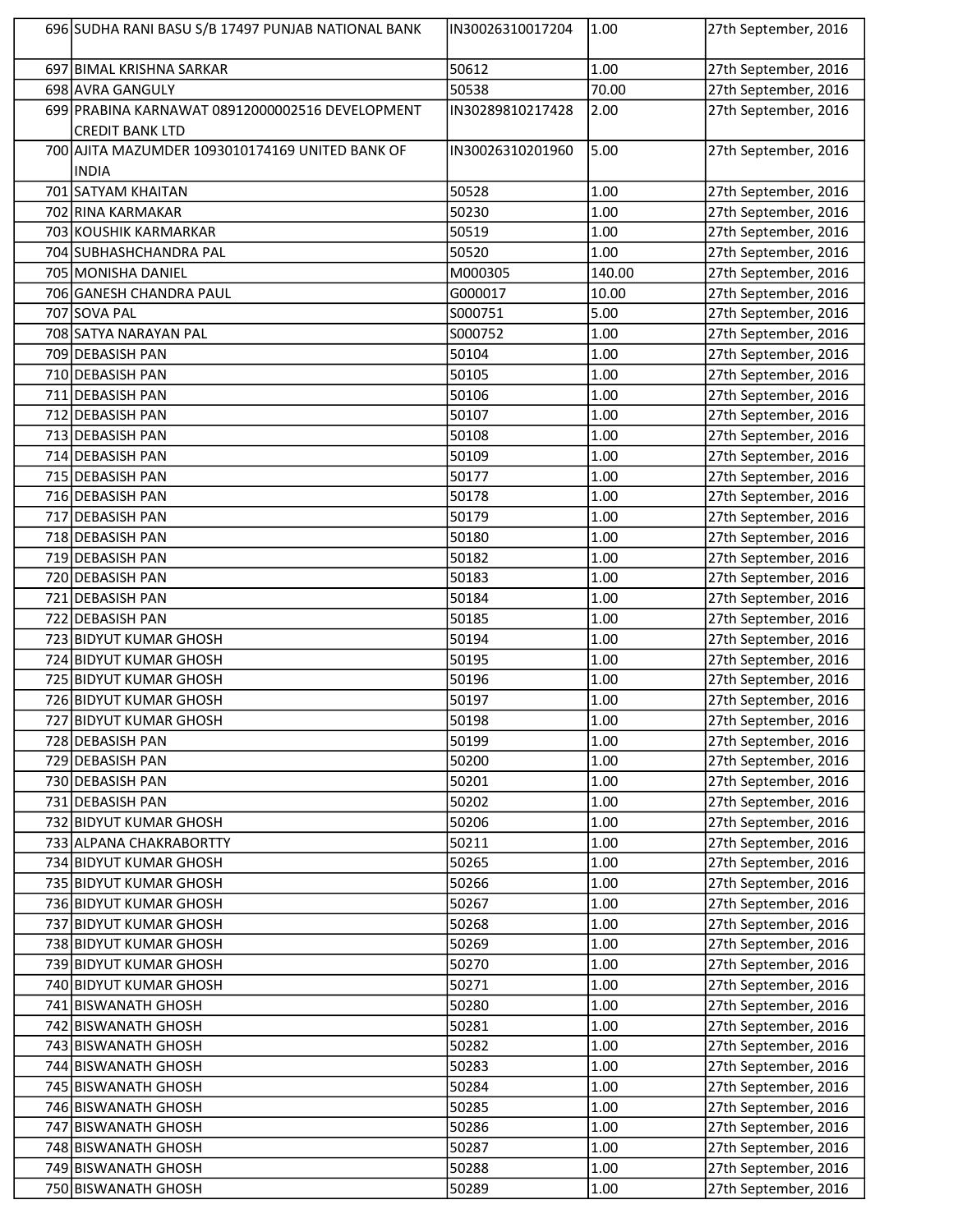| 751 TAPAS KUMAR PAN     | 50290 | 1.00 | 27th September, 2016 |
|-------------------------|-------|------|----------------------|
| 752 TAPAS KUMAR PAN     | 50291 | 1.00 | 27th September, 2016 |
| 753 TAPAS KUMAR PAN     | 50292 | 1.00 | 27th September, 2016 |
| 754 TAPAS KUMAR GHOSH   | 50293 | 1.00 | 27th September, 2016 |
| 755 TAPAS KUMAR PAN     | 50294 | 1.00 | 27th September, 2016 |
| 756 TAPAS KUMAR PAN     | 50295 | 1.00 | 27th September, 2016 |
| 757 TAPAS KUMAR PAN     | 50296 | 1.00 | 27th September, 2016 |
| 758 TAPAS KUMAR PAN     | 50297 | 1.00 | 27th September, 2016 |
| 759 BIDYUT KUMAR GHOSH  | 50298 | 1.00 | 27th September, 2016 |
| 760 BIDYUT KUMAR GHOSH  | 50299 | 1.00 | 27th September, 2016 |
| 761 BIDYUT KUMAR GHOSH  | 50300 | 1.00 | 27th September, 2016 |
| 762 BIDYUT KUMAR GHOSH  | 50301 | 1.00 | 27th September, 2016 |
| 763 BIDYUT KUMAR GHOSH  | 50302 | 1.00 | 27th September, 2016 |
| 764 BIDYUT KUMAR GHOSH  | 50303 | 1.00 | 27th September, 2016 |
| 765 BIDYUT KUMAR GHOSH  | 50304 | 1.00 | 27th September, 2016 |
| 766 ALPANA CHAKRABORTTY | 50344 | 1.00 | 27th September, 2016 |
| 767 ALPANA CHAKRABORTTY | 50417 | 1.00 | 27th September, 2016 |
| 768 ALPANA CHAKRABORTTY | 50435 | 1.00 | 27th September, 2016 |
| 769 ALPANA CHAKRABORTTY | 50436 | 1.00 | 27th September, 2016 |
| 770 ALPANA CHAKRABORTTY | 50437 | 1.00 | 27th September, 2016 |
| 771 ALPANA CHAKRABORTTY | 50438 | 1.00 | 27th September, 2016 |
| 772 ALPANA CHAKRABORTY  | 50439 | 1.00 | 27th September, 2016 |
| 773 ALPANA CHAKRABORTTY | 50440 | 1.00 | 27th September, 2016 |
| 774 ALPANA CHAKRABORTTY | 50441 | 1.00 | 27th September, 2016 |
| 775 ALPANA CHAKRABORTTY | 50442 | 1.00 | 27th September, 2016 |
| 776 ALPANA CHAKRABORTTY | 50443 | 1.00 | 27th September, 2016 |
| 777 ALPANA CHAKRABORTTY | 50445 | 1.00 | 27th September, 2016 |
| 778 ALPANA CHAKRABORTTY | 50446 | 1.00 | 27th September, 2016 |
| 779 ALPANA CHAKRABORTTY | 50447 | 1.00 | 27th September, 2016 |
| 780 BISWANATH GHOSH     | 50452 | 1.00 | 27th September, 2016 |
| 781 BISWANATH GHOSH     | 50453 | 1.00 | 27th September, 2016 |
| 782 BISWANATH GHOSH     | 50454 | 1.00 | 27th September, 2016 |
| 783 BISWANATH GHOSH     | 50455 | 1.00 | 27th September, 2016 |
| 784 BISWANATH GHOSH     | 50456 | 1.00 | 27th September, 2016 |
| 785 BISWANATH GHOSH     | 50457 | 1.00 | 27th September, 2016 |
| 786 BISWANATH GHOSH     | 50458 | 1.00 | 27th September, 2016 |
| 787 BISWANATH GHOSH     | 50459 | 1.00 | 27th September, 2016 |
| 788 BISWANATH GHOSH     | 50460 | 1.00 | 27th September, 2016 |
| 789 BIDYUT KUMAR GHOSH  | 50465 | 1.00 | 27th September, 2016 |
| 790 BISWANATH GHOSH     | 50466 | 1.00 | 27th September, 2016 |
| 791 BISWANATH GHOSH     | 50467 | 1.00 | 27th September, 2016 |
| 792 BISWANATH GHOSH     | 50468 | 1.00 | 27th September, 2016 |
| 793 BIDYUT KUMAR GHOSH  | 50469 | 1.00 | 27th September, 2016 |
| 794 BIDYUT KUMAR GHOSH  | 50470 | 1.00 | 27th September, 2016 |
| 795 BIDYUT KUMAR GHOSH  | 50471 | 1.00 | 27th September, 2016 |
| 796 BIDYUT KUMAR GHOSH  | 50472 | 1.00 | 27th September, 2016 |
| 797 BIDYUT KUMAR GHOSH  | 50473 | 1.00 | 27th September, 2016 |
| 798 ALPANA CHAKRABORTTY | 50474 | 1.00 | 27th September, 2016 |
| 799 BIDYUT KUMAR GHOSH  | 50475 | 1.00 | 27th September, 2016 |
| 800 BIDYUT KUMAR GHOSH  | 50476 | 1.00 | 27th September, 2016 |
| 801 BIDYUT KUMAR GHOSH  | 50477 | 1.00 | 27th September, 2016 |
| 802 BIDYUT KUMAR GHOSH  | 50478 | 1.00 | 27th September, 2016 |
| 803 BIDYUT KUMAR GHOSH  | 50479 | 1.00 | 27th September, 2016 |
| 804 BIDYUT KUMAR GHOSH  | 50480 | 1.00 | 27th September, 2016 |
| 805 BIDYUT KUMAR GHOSH  | 50481 | 1.00 | 27th September, 2016 |
| 806 BIDYUT KUMAR GHOSH  | 50482 | 1.00 | 27th September, 2016 |
| 807 BIDYUT KUMAR GHOSH  | 50483 | 1.00 | 27th September, 2016 |
| 808 ALPANA CHAKRABORTTY | 50484 | 1.00 | 27th September, 2016 |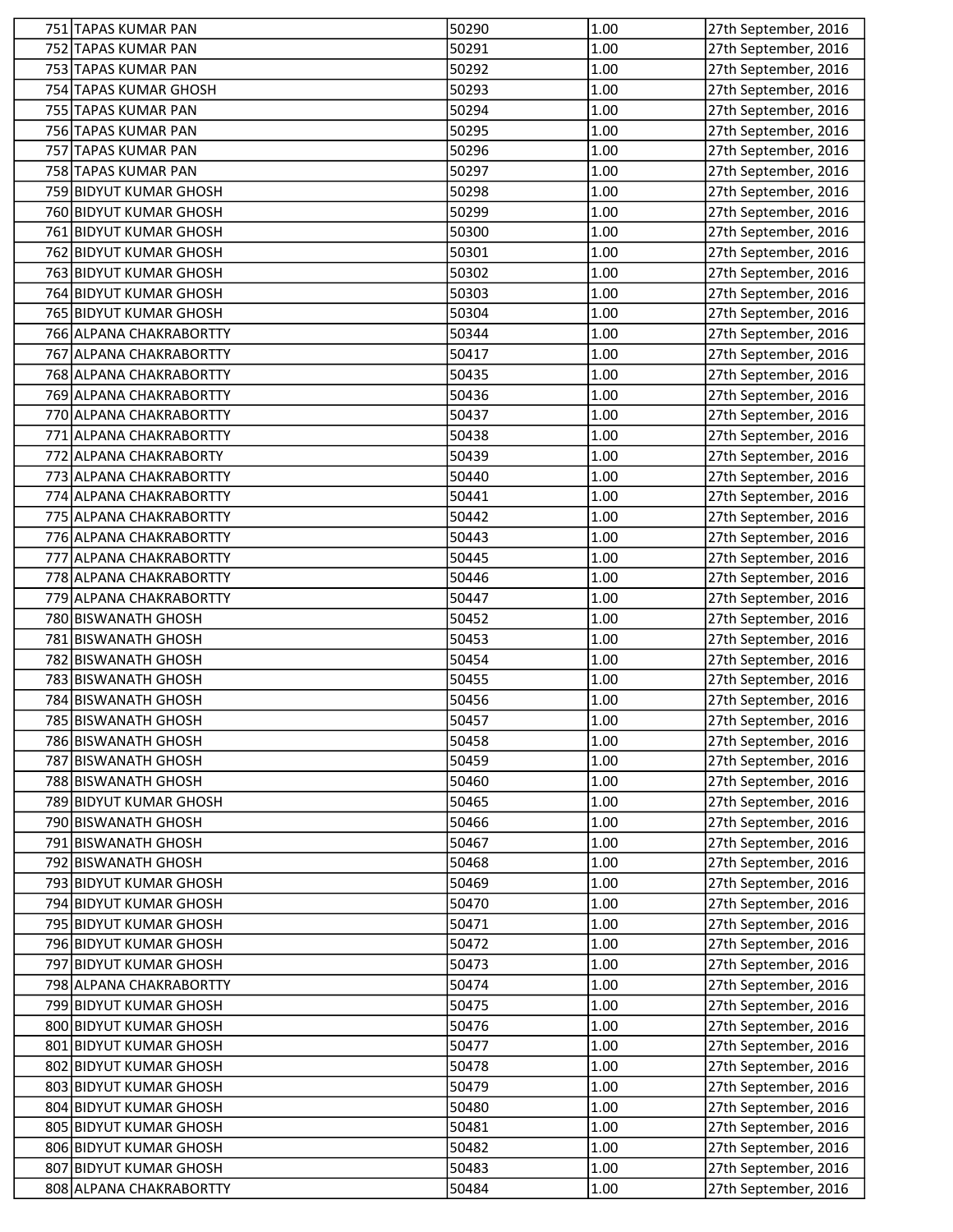| 809 JAYANTI GHOSH                           | 50568            | 1.00     | 27th September, 2016 |
|---------------------------------------------|------------------|----------|----------------------|
| 810 JAYANTI GHOSH                           | 50569            | 1.00     | 27th September, 2016 |
| 811 JAYANTI GHOSH                           | 50570            | 1.00     | 27th September, 2016 |
| 812 BISWANATH GHOSH                         | 50571            | 1.00     | 27th September, 2016 |
| 813 BISWANATH GHOSH                         | 50572            | 1.00     | 27th September, 2016 |
| 814 BISWANATH GHOSH                         | 50573            | 1.00     | 27th September, 2016 |
| 815 BISWANATH GHOSH                         | 50574            | 1.00     | 27th September, 2016 |
| 816 BISWANATH GHOSH                         | 50575            | 1.00     | 27th September, 2016 |
| 817 JAYANTI GHOSH                           | 50576            | 1.00     | 27th September, 2016 |
| 818 BISWANATH GHOSH                         | 50577            | 1.00     | 27th September, 2016 |
| 819 BISWANATH GHOSH                         | 50578            | 1.00     | 27th September, 2016 |
| 820 BISWANATH GHOSH                         | 50579            | 1.00     | 27th September, 2016 |
| 821 BISWANATH GHOSH                         | 50580            | 1.00     | 27th September, 2016 |
| 822 JAYANTI GHOSH                           | 50584            | 1.00     | 27th September, 2016 |
| 823 JAYANTI GHOSH                           | 50587            | 1.00     | 27th September, 2016 |
| 824 JAYANTI GHOSH                           | 50588            | 1.00     | 27th September, 2016 |
| 825 JAYANTI GOHSH                           | 50589            | 1.00     | 27th September, 2016 |
| 826 JAYANTI GHOSH                           | 50590            | 1.00     | 27th September, 2016 |
| 827 JAYANTI GHOSH                           | 50591            | 1.00     | 27th September, 2016 |
| 828 JAYANTI GHOSH                           | 50592            | 1.00     | 27th September, 2016 |
| 829 JAYANTI GHOSH                           | 50595            | 1.00     | 27th September, 2016 |
| 830 JAYANTI GHOSH                           | 50597            | 1.00     | 27th September, 2016 |
| 831 JAYANTI GHOSH                           | 50598            | 1.00     | 27th September, 2016 |
| 832 JAYANTI GHOSH                           | 50599            | 1.00     | 27th September, 2016 |
| 833 JAYANTI GHOSH                           | 50600            | 1.00     | 27th September, 2016 |
| 834 JAYANTI GHOSH                           | 50601            | 1.00     | 27th September, 2016 |
| 835 JAYANTI GHOSH                           | 50602            | 1.00     | 27th September, 2016 |
| 836 JAYANTI GHOSH                           | 50603            | 1.00     | 27th September, 2016 |
| 837 JAYANTI GHOSH                           | 50604            | 1.00     | 27th September, 2016 |
| 838 DEBASISH PAN                            | D001012          | 1.00     | 27th September, 2016 |
| 839 DEBASHISH PAN                           | D001014          | 1.00     | 27th September, 2016 |
| 840 SOUMEN GHOSH                            | S000766          | 1.00     | 27th September, 2016 |
| 841 KEYA DAS                                | 50617            | 10.00    | 27th September, 2016 |
| 842 AJIT KUMAR PAL                          | A000064          | 35.00    | 27th September, 2016 |
| 843 BHUP NARAYAN PRASAD                     | B000061          | 70.00    | 27th September, 2016 |
| 844 DAWA DOMA KHYMSAR                       | D000140          | 100.00   | 27th September, 2016 |
| 845 RAJENDRA KUMAR GUPTA                    | 50220            | 1.00     | 27th September, 2016 |
| 846 OM PRAKASH GUPTA                        | 50535            | 1.00     | 27th September, 2016 |
| 847 AMIT GUPTA                              | 50537            | 1.00     | 27th September, 2016 |
| 848 TUHIKA TALUKDAR                         | T000083          | 5.00     | 27th September, 2016 |
| 849 BHUBANESWAR STOCK EXCH. ASSOCIATION LTD | B000188          | 20.00    | 27th September, 2016 |
| 850 SOUDAMINI DHAL 13470 BANK OF INDIA      | IN30220110768323 | 2.00     | 27th September, 2016 |
| 851 ANJNA DEVI JAIN                         | A000036          | 25.00    | 27th September, 2016 |
| 852 ANJANA DEVI JAIN                        | A000260          | 1.00     | 27th September, 2016 |
| 853 PATHIK R PARMAR                         | P000277          | 1.00     | 27th September, 2016 |
| 854 APURBA KUMAR DAS                        | A000058          | 34.00    | 27th September, 2016 |
| 855 ASHOK KUMAR DAS                         | A000196          | 20.00    | 27th September, 2016 |
| 856 RAJESH KUMAR                            | R000412          | 50.00    | 27th September, 2016 |
| 857 AMARENDRA NATH CHATTERJEE               | A000105          | 35.00    | 27th September, 2016 |
| 858 ANITA DEVI 1288 UNION BANK OF INDIA     | 1203840000047370 | 24.00    | 27th September, 2016 |
| 859 SHARADA B SALIAN                        | S000443          | 1,960.00 | 27th September, 2016 |
| 860 BALIRAM SHIVRAM MAHAJAN                 | 1201750000510940 | 35.00    | 27th September, 2016 |
| 861 TARAK CHANDRA SARKAR                    | 1201910300003360 | 1.00     | 27th September, 2016 |
| 862 RAJENDRA KUMAR GUPTA                    | 1201910300136470 | 1.00     | 27th September, 2016 |
| 863 RUPA RAY                                | 1201910300149120 | 1.00     | 27th September, 2016 |
| 864 OM PRAKASH GUPTA                        | 1202300000459710 | 1.00     | 27th September, 2016 |
| 865 MAINA DEVI GUPTA                        | 1202300000522650 | 1.00     | 27th September, 2016 |
| 866 ASISH KUMAR MUKHERJEE                   | 1202420000067520 | 1.00     | 27th September, 2016 |